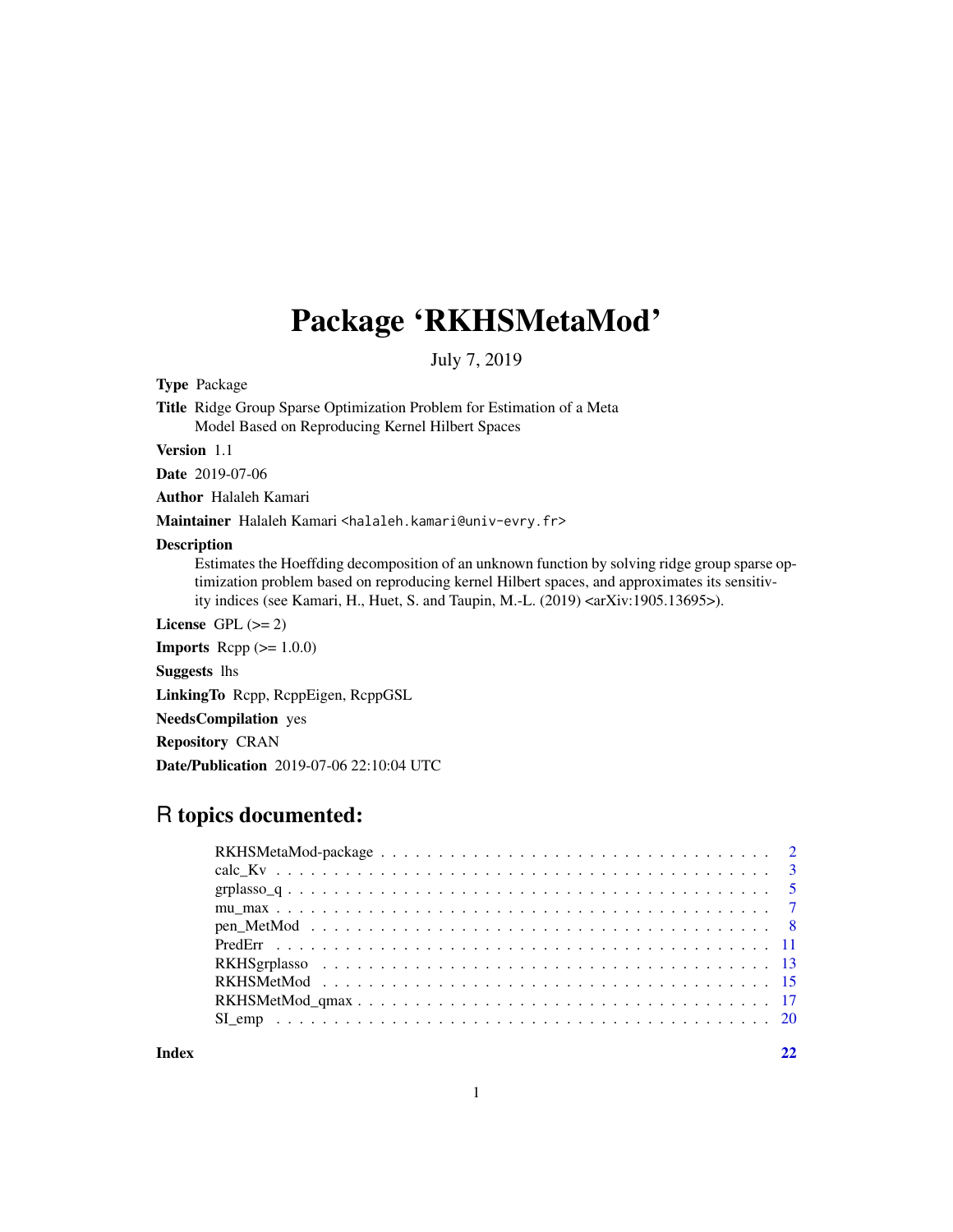<span id="page-1-0"></span>RKHSMetaMod-package *Set of Rcpp and R functions to produce a sequence of meta models that are the solutions of the RKHS Ridge Group Sparse or RKHS Group Lasso optimization problems, calulate their associated prediction errors as well as their empirical sensitivity indices.*

#### <span id="page-1-1"></span>Description

Fits a meta model to an unknown model  $m$  by solving the ridge group sparse (or group lasso) optimization problem based on the reproducing kernel Hilbert spaces (RKHS), for the Gaussian regression model :

$$
Y = m(X) + \sigma \varepsilon,
$$

where variables  $X_1, ..., X_d$  are independent and uniformly distributed on [0, 1] and are independent of  $\varepsilon$ 's.

We define the ridge group sparse criteria by :

$$
C(f_0, \theta) = ||Y - f_0I_n - \sum_{v \in \mathcal{P}} K_v \theta_v||^2 + \sqrt{n}\gamma \sum_{v \in \mathcal{P}} ||K_v \theta_v|| + n\mu \sum_{v \in \mathcal{P}} ||K_v^{1/2} \theta_v||,
$$

and the group lasso criteria is obtained by setting  $\gamma = 0$  in the criteria above. We set  $\mu_g = \sqrt{n}\mu$  to be the group lasso penalty parameter.

For each pair of the penalty parameters  $(\mu, \gamma)$  in the ridge group sparse criteria, one meta model, called RKHS meta model, is calculated. The RKHS meta model is an additive model with at most vMax groups. It satisfies the properties of the Hoeffding decomposition, and its terms estimate the terms in the Hoeffding decomposition of the function  $m$ .

These estimators are evaluated using a testing dataset. That is, the prediction error is calculated for each RKHS meta model and the one with the minimum prediction error is the "best" estimator for the true model  $m$ . It provides a function that estimates the empirical sensitivity indices of the "best" RKHS meta model as an approximation of the true sensitivity indices.

## Details

Details.

#### Author(s)

Halaleh Kamari.

Maintainer: <halaleh.kamari@univ-evry.fr>

#### References

Kamari, H., Huet, S. and Taupin, M.-L. (2019) RKHSMetaMod : An R package to estimate the Hoeffding decomposition of an unknown function by solving RKHS Ridge Group Sparse optimization problem. <arXiv:1905.13695>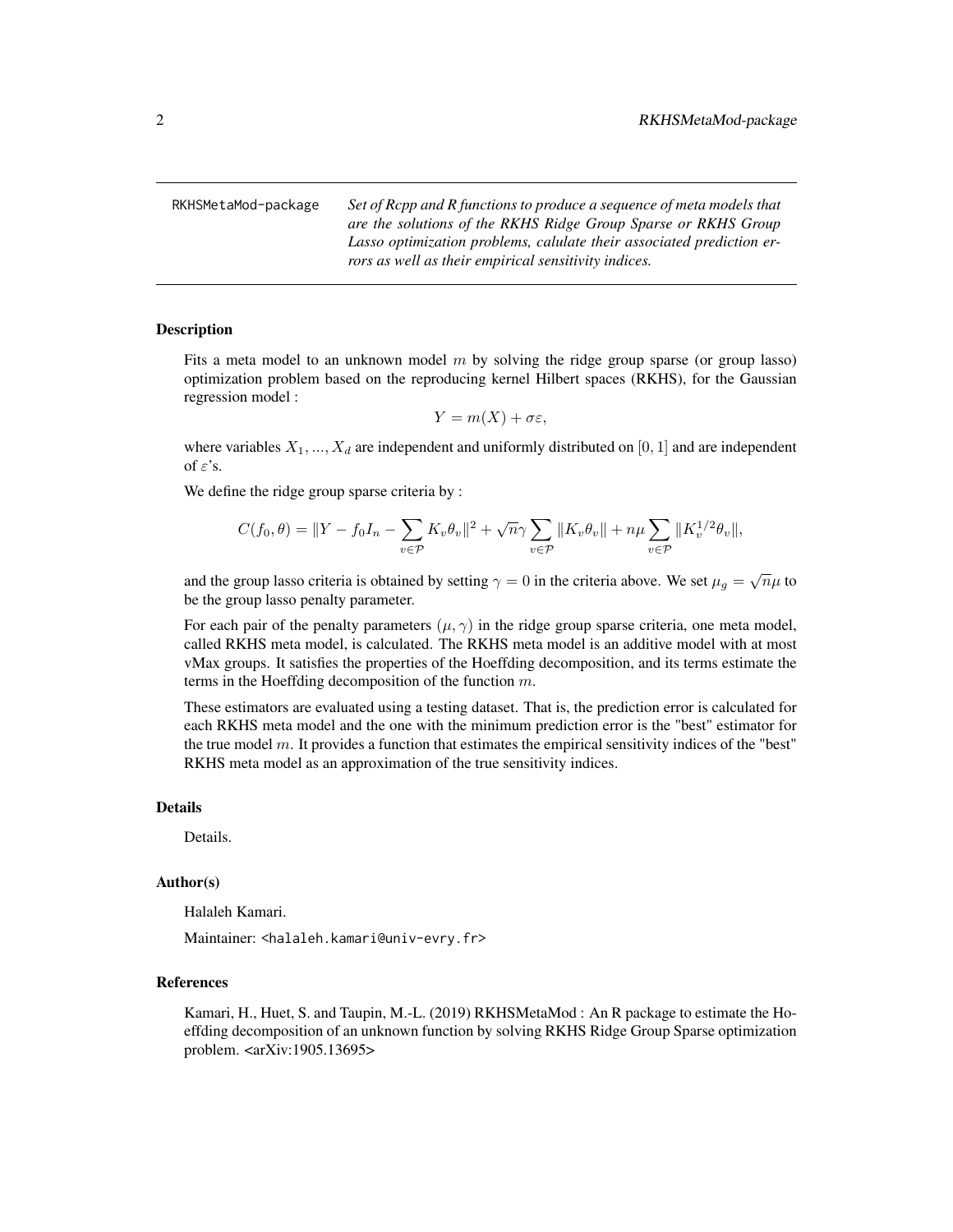<span id="page-2-0"></span> $\text{calc\_Kv}$  3

## See Also

[RKHSMetaMod](#page-1-1)

#### Examples

```
d \leq -3n < -50library(lhs)
X <- maximinLHS(n, d)
c \leq c(0.2, 0.6, 0.8)F \leftarrow 1; for (a in 1:d) F \leftarrow F*(abs(4*X[, a]-2)+c[a])/(1+c[a])epsilon \le rnorm(n,0,1); sigma \le 0.2
Y <- F + sigma*epsilon
Dmax <-3kernel <- "matern"
frc <-c(10,100)gamma <- c(.5,.01,.001,0)
result <- RKHSMetMod(Y,X,kernel,Dmax,gamma,frc,FALSE)
```
<span id="page-2-1"></span>calc\_Kv *Function to calculate the Gram matrices and their eigenvalues and eigenvectors for a chosen reproducing kernel.*

#### Description

Calculates the Gram matrices  $K_v$  for  $v = 1, \dots, v$  Max, and returns their associated eigenvalues and eigenvectors. The calculated Gram matrices may be not positive definite. The option "correction" of this function allows to replace the matrices  $K_v$  that are not positive definite by their "nearest" positive definite" matrices.

## Usage

calc\_Kv(X, kernel, Dmax, correction, verbose, tol)

#### Arguments

| X          | Matrix of observations with $n$ rows and $d$ columns.                                                                                                                                                                                   |
|------------|-----------------------------------------------------------------------------------------------------------------------------------------------------------------------------------------------------------------------------------------|
| kernel     | Character, the type of the reproducing kernel: matern (matern kernel), brown-<br>ian (brownian kernel), gaussian (gaussian kernel), linear (linear kernel), quad<br>(quadratic kernel).                                                 |
| Dmax       | Integer, between 1 and $d$ , indicates the order of interactions considered in the<br>meta model: Dmax = 1 is used to consider only the main effects, Dmax = 2 to<br>include the main effects and the interactions of order $2, \ldots$ |
| correction | Logical, if TRUE, the program makes the correction to the matrices $Kv$ that are<br>not positive definite (see details). Set as TRUE by default.                                                                                        |
| verbose    | Logical, if TRUE, the group $v$ for which the correction is done is printed. Set as<br>TRUE by default.                                                                                                                                 |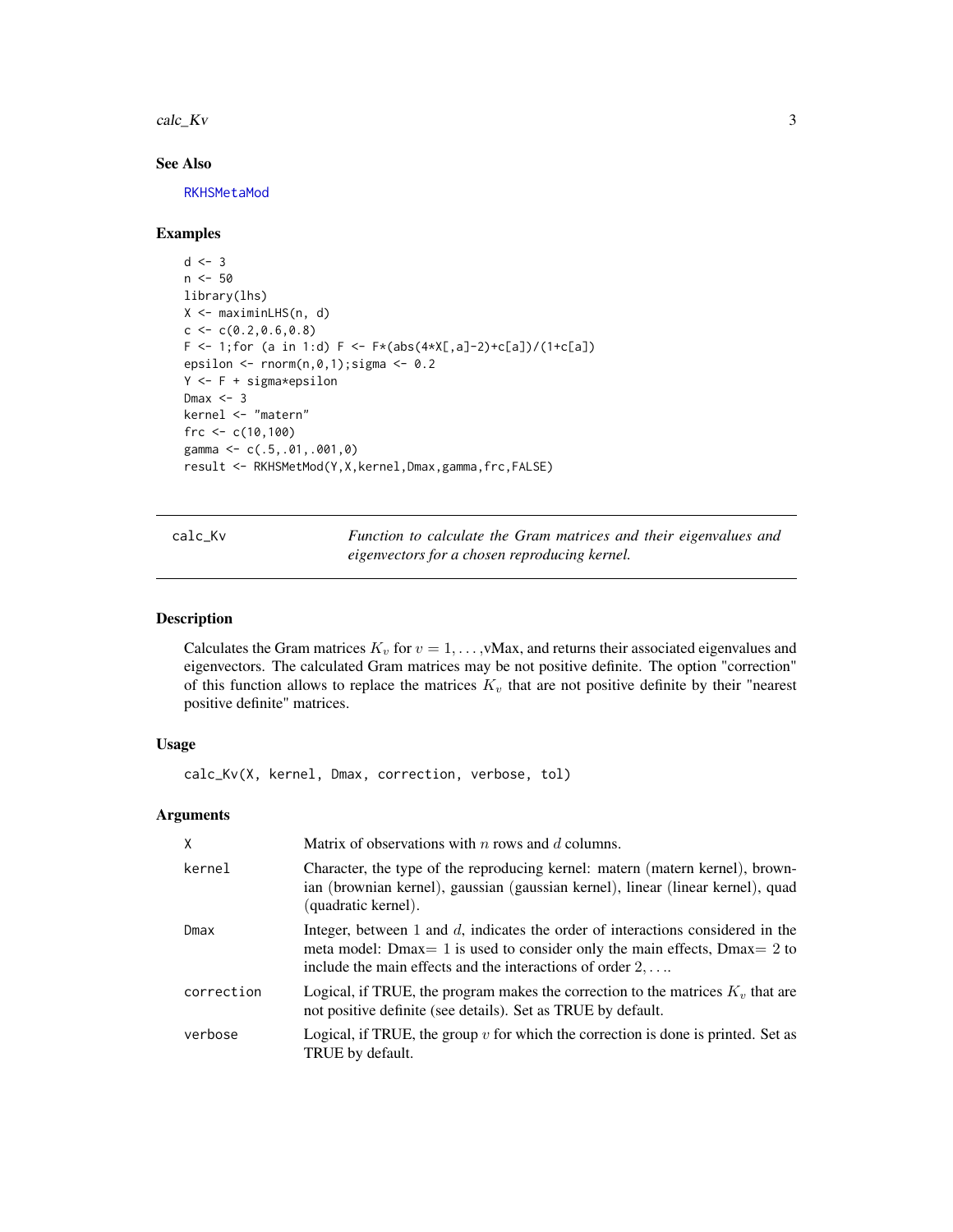<span id="page-3-0"></span>tol Scalar, used if correction is TRUE. For each matrix  $K_v$  if  $\lambda_{min} < \lambda_{max} \times$ tol, then the correction to  $K_v$  is done (see details). Set as  $1e^{-8}$  by default.

#### Details

Let  $\lambda_{v,i}$ ,  $i = 1,...,n$  be the eigenvalues associated with matrix  $K_v$ . Set  $\lambda_{max} = max_i \lambda_{v,i}$  and  $\lambda_{min} = min_i \lambda_{v,i}$ . The eigenvalues of  $K_v$  that is not positive definite are replaced by  $\lambda_{v,i}$ +epsilon, with espilon=  $\lambda_{max}$ ×tol. The value of tol depends on the type of the kernel and it is chosen small.

## Value

List of two components "names.Grp" and "kv":

| names.Grp | Vector of size vMax, indicates the name of groups included in the meta model.                                                                    |
|-----------|--------------------------------------------------------------------------------------------------------------------------------------------------|
| kv        | List of vMax components with the same names as the vector names. Grp. Each<br>element of the list is a list of two components "Evalues" and "O": |
| Evalues   | Vector of size <i>n</i> , eigenvalues of each Gram matrix $K_v$ .                                                                                |
| $\circ$   | Matrix with <i>n</i> rows and <i>n</i> columns, eigenvectors of each Gram matrix $K_v$ .                                                         |

## Note

Note.

#### Author(s)

Halaleh Kamari

#### References

Kamari, H., Huet, S. and Taupin, M.-L. (2019) RKHSMetaMod : An R package to estimate the Hoeffding decomposition of an unknown function by solving RKHS Ridge Group Sparse optimization problem. <arXiv:1905.13695>

#### See Also

[RKHSMetaMod](#page-1-1)

```
d \le -3n < -50library(lhs)
X <- maximinLHS(n, d)
c < -c(0.2, 0.6, 0.8)F \leftarrow 1; for (a in 1:d) F \leftarrow F*(abs(4*X[, a]-2)+c[a])/(1+c[a])epsilon \le - rnorm(n,0,1); sigma \le 0.2
Y <- F + sigma*epsilon
Dmax <-3kernel <- "matern"
Kv <- calc_Kv(X, kernel, Dmax)
```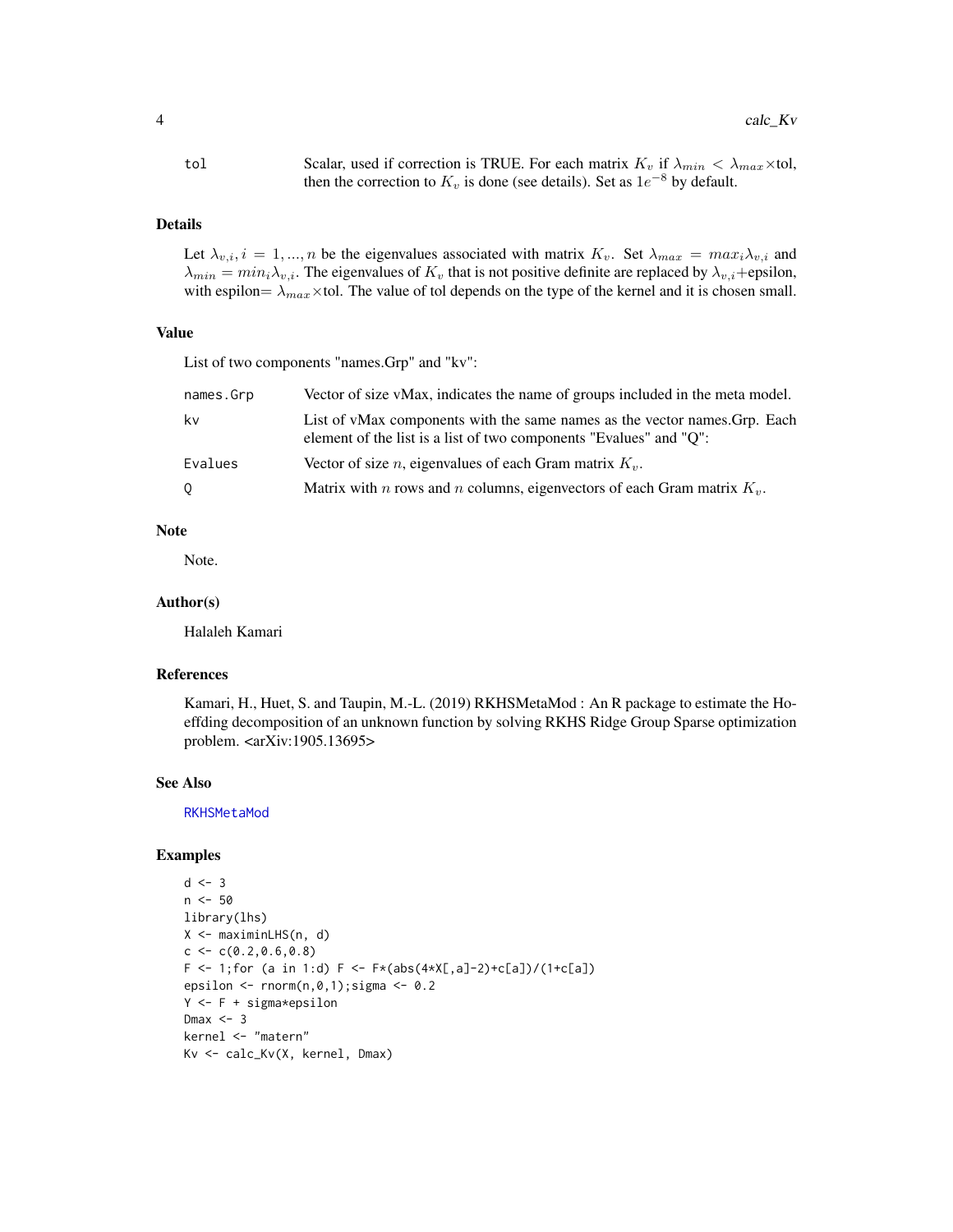## <span id="page-4-0"></span>grplasso\_q 5

```
names <- Kv$names.Grp
Eigen.val1 <- Kv$kv$v1.$Evalues
Eigen.vec1 <- Kv$kv$v1.$Q
```
<span id="page-4-1"></span>grplasso\_q *Function to fit a solution with q active groups of an RKHS Group Lasso problem.*

## Description

Fits a solution of the group lasso problem based on RKHS, with  $q$  active groups in the obtained solution for the Gaussian regression model. It determines  $\mu_g(q)$ , for which the number of active groups in the solution of the RKHS group lasso problem is equal to  $q$ , and returns the RKHS meta model associated with  $\mu_g(q)$ .

#### Usage

grplasso\_q(Y, Kv, q, rat, Num)

## Arguments

| Υ   | Vector of response observations of size $n$ .                                                                                                                                                                                                                                                                                                                                                                                          |
|-----|----------------------------------------------------------------------------------------------------------------------------------------------------------------------------------------------------------------------------------------------------------------------------------------------------------------------------------------------------------------------------------------------------------------------------------------|
| Κv  | List of eigenvalues and eigenvectors of positive definite Gram matrices $Kv$ and<br>their associated group names. It should have the same format as the output of<br>the function calc_Kv (see details).                                                                                                                                                                                                                               |
| q   | Integer, the number of active groups in the obtained solution.                                                                                                                                                                                                                                                                                                                                                                         |
| rat | Positive scalar, used to restrict the minimum value of $\mu_q$ , to be evaluted in the<br>RKHS Group Lasso algorithm, $\mu_{min} = \mu_{max}/rat$ . The value $\mu_{max}$ is calcu-<br>lated inside the program, see function mu_max.                                                                                                                                                                                                  |
| Num | Integer, used to restrict the number of different values of the penalty parameter<br>$\mu_q$ to be evaluated in the RKHS Group Lasso algorithm, until it achieves $\mu_q(q)$ :<br>for Num = 1 the program is done for 3 values of $\mu_g$ , $\mu_1 = (\mu_{min} + \mu_{max})/2$ ,<br>$\mu_2 = (\mu_{min} + \mu_1)/2$ or $\mu_2 = (\mu_1 + \mu_{max})/2$ depending on the value of q<br>associated with $\mu_1$ , $\mu_3 = \mu_{min}$ . |

#### Details

Input Kv should contain the eigenvalues and eigenvectors of positive definite Gram matrices  $K_v$ . It is necessary to set input "correction" in the function [calc\\_Kv](#page-2-1) equal to "TRUE".

## Value

List of 4 components: "mus", "qs", "mu", "res":

| mus | Vector, values of the evaluated penalty parameters $\mu_q$ in the RKHS group lasso |
|-----|------------------------------------------------------------------------------------|
|     | algorithm until it achieves $\mu_q(q)$ .                                           |
| as  | Vector, number of active groups associated with each value of $\mu_a$ in mus.      |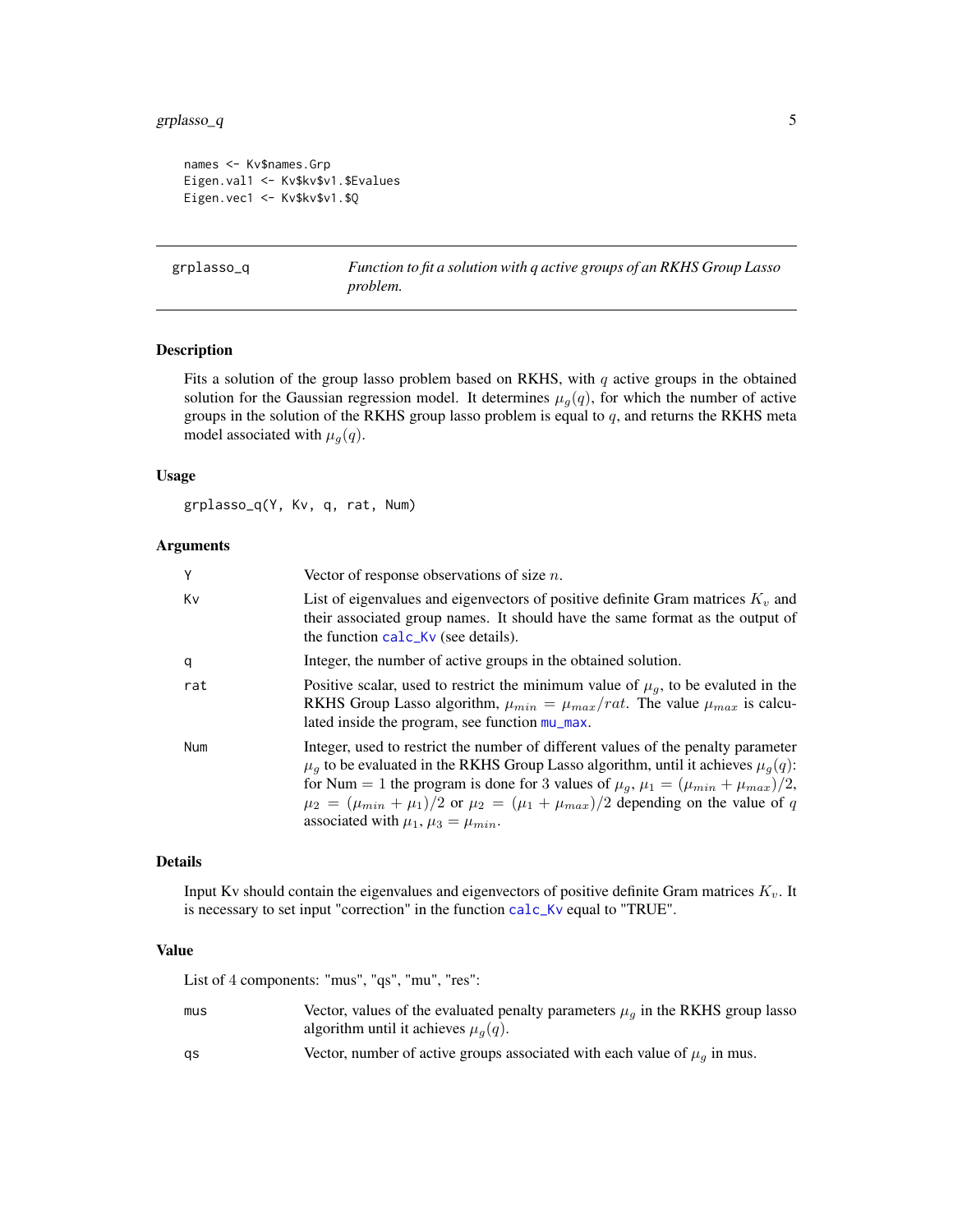$\parallel^2$ .

<span id="page-5-0"></span>

| mu          | Scalar, value of $\mu_q(q)$ .                                                                                                                                |
|-------------|--------------------------------------------------------------------------------------------------------------------------------------------------------------|
| res         | An RKHS Group Lasso object:                                                                                                                                  |
| intercept   | Scalar, estimated value of intercept.                                                                                                                        |
| teta        | Matrix with vMax rows and $n$ columns. Each row of the matrix is the estimated<br>vector $\theta_v$ for $v = 1, , v$ Max.                                    |
| fit.v       | Matrix with $n$ rows and vMax columns. Each row of the matrix is the estimated<br>value of $f_v = K_v \theta_v$ .                                            |
| fitted      | Vector of size $n$ , indicates the estimator of $m$ .                                                                                                        |
| Norm.H      | Vector of size vMax, estimated values of the penalty norm.                                                                                                   |
| supp        | Vector of active groups.                                                                                                                                     |
| Nsupp       | Vector of the names of the active groups.                                                                                                                    |
| <b>SCR</b>  | Scalar, equals to $  Y - f_0 - \sum_{v} K_v \theta_v  ^2$ .                                                                                                  |
| crit        | Scalar, indicates the value of the penalized criteria.                                                                                                       |
| MaxIter     | Integer, number of iterations until convergence is reached.                                                                                                  |
| convergence | TRUE or FALSE. Indicates whether the algorithm has converged or not.                                                                                         |
| RelDiffCrit | Scalar, value of the first convergence criteria at the last iteration, $\frac{crit_{lastIter} - crit_{lastIter}-1}{crit_{lastIter}-1}$ .                     |
| RelDiffPar  | Scalar, value of the second convergence criteria at the last iteration, $\left\ \frac{\theta_{lastIter}-\theta_{lastIter-1}}{\theta_{lastIter}-1}\right\ ^2$ |

## Note

Note.

## Author(s)

Halaleh Kamari

## References

Kamari, H., Huet, S. and Taupin, M.-L. (2019) RKHSMetaMod : An R package to estimate the Hoeffding decomposition of an unknown function by solving RKHS Ridge Group Sparse optimization problem. <arXiv:1905.13695>

## See Also

[calc\\_Kv](#page-2-1), [mu\\_max](#page-6-1)

```
d \leq -3n < -50library(lhs)
X <- maximinLHS(n, d)
c < -c(0.2, 0.6, 0.8)F <- 1; for (a in 1:d) F <- F*(abs(4*X[, a]-2)+c[a])/(1+c[a])epsilon \leq rnorm(n, 0, 1); sigma \leq 0.2
```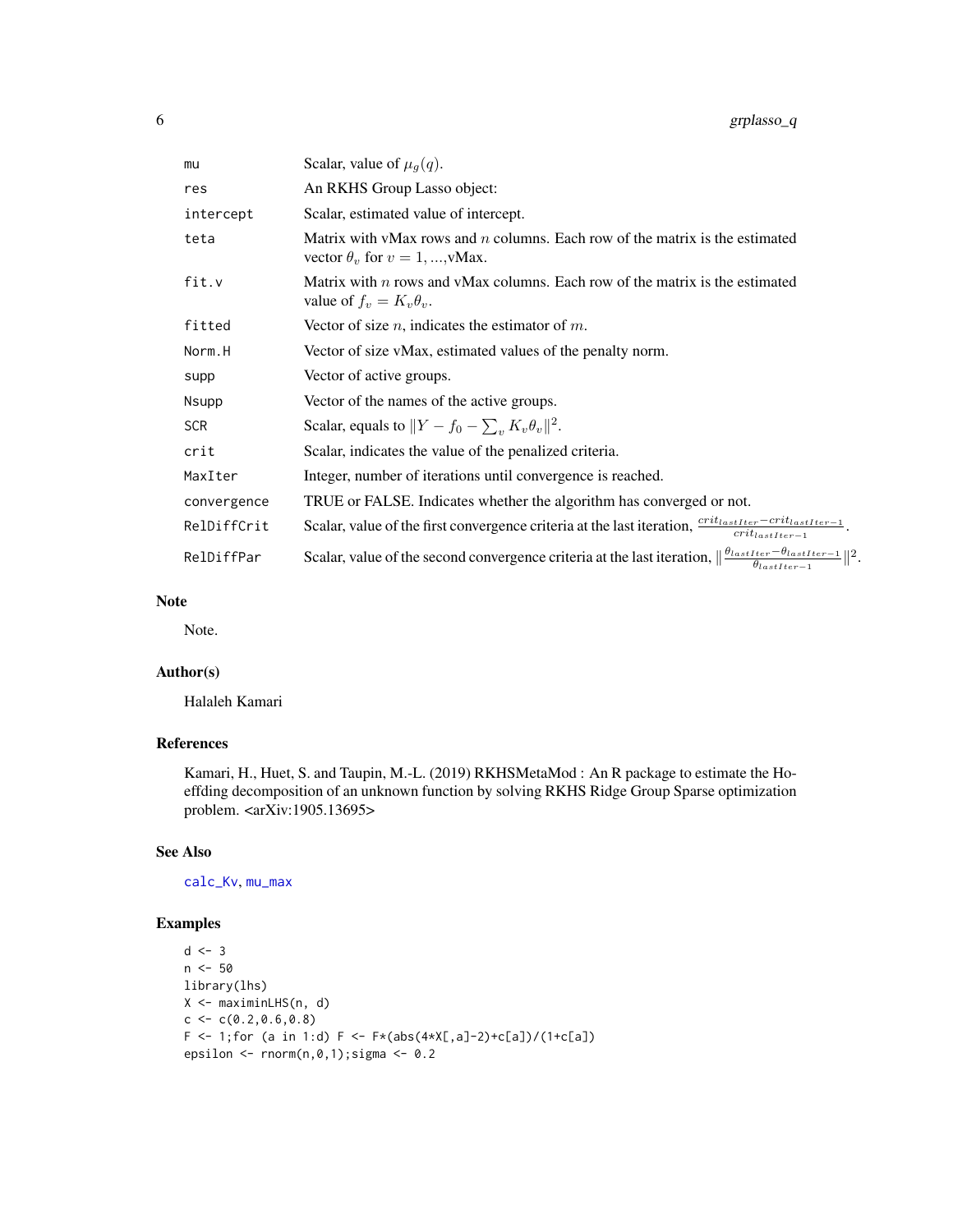<span id="page-6-0"></span> $mu_{\perp}$  max  $\frac{1}{2}$  max  $\frac{1}{2}$  music  $\frac{1}{2}$  music  $\frac{1}{2}$  music  $\frac{1}{2}$  max  $\frac{1}{2}$  music  $\frac{1}{2}$  music  $\frac{1}{2}$  music  $\frac{1}{2}$  music  $\frac{1}{2}$  music  $\frac{1}{2}$  music  $\frac{1}{2}$  music  $\frac{1}{2}$  music  $\frac{$ 

```
Y <- F + sigma*epsilon
Dmax <-3kernel <- "matern"
Kv <- calc_Kv(X, kernel, Dmax, TRUE, TRUE)
result <- grplasso_q(Y,Kv,5,100 ,Num=10)
result$mu
result$res$Nsupp
```
<span id="page-6-1"></span>mu\_max *Function to find the maximal value of the penalty parameter in the RKHS Group Lasso problem.*

## Description

Calculates the value of the penalty parameter in the RKHS group lasso problem when the first penalized parameter group enters the model.

## Usage

mu\_max(Y, matZ)

#### Arguments

|      | Vector of response observations of size $n$ .                                                                                                       |
|------|-----------------------------------------------------------------------------------------------------------------------------------------------------|
| matZ | List of vMax components. Each component includes the eigenvalues and eigen-                                                                         |
|      | vectors of the positive definite Gram matrices $K_v$ , $v = 1,,$ Max. It should<br>have the same format as the output "kv" of the function calc_Kv. |
|      |                                                                                                                                                     |

## Details

Details.

## Value

An object of type numeric is returned.

#### Note

Note.

## Author(s)

Halaleh Kamari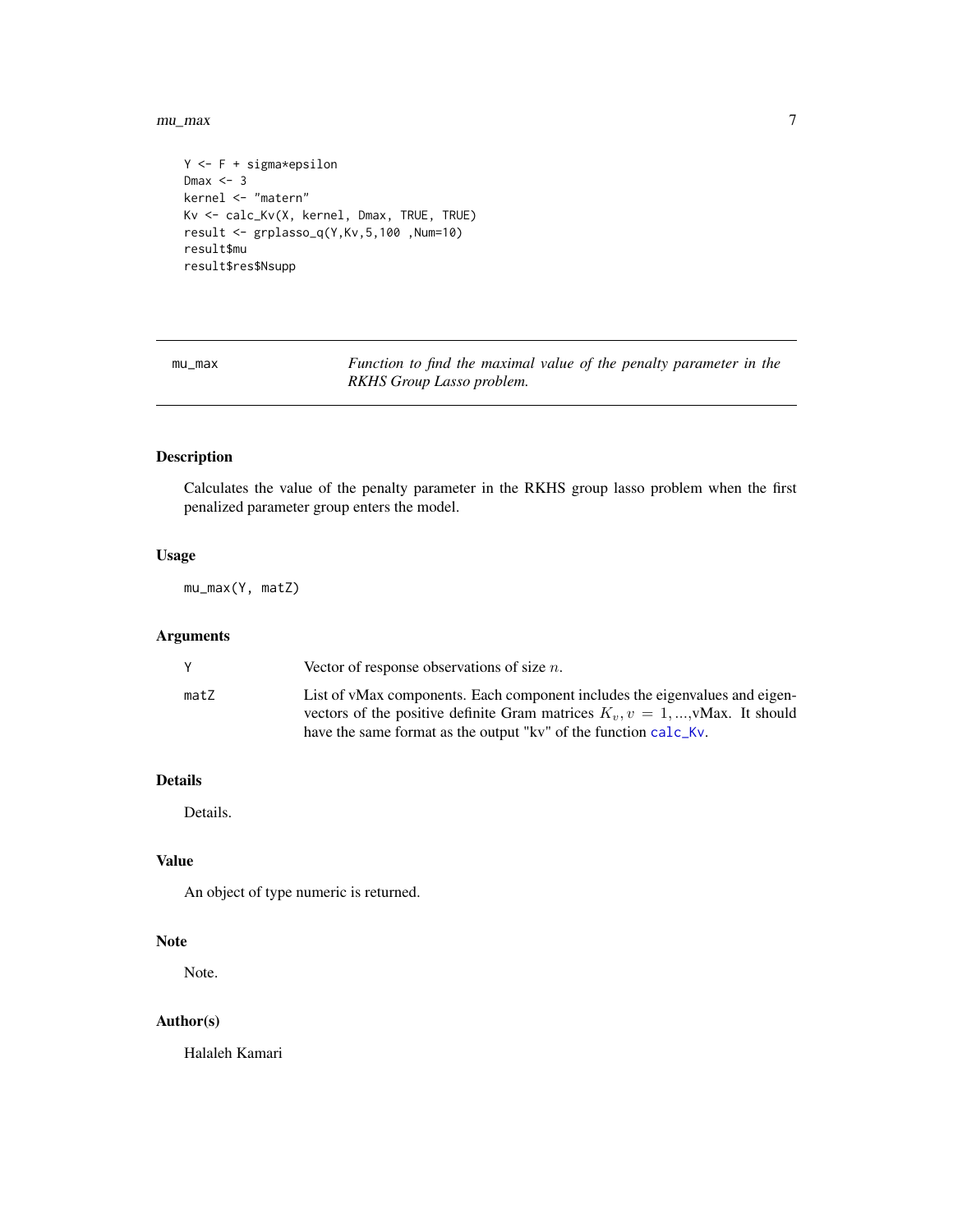#### <span id="page-7-0"></span>References

Kamari, H., Huet, S. and Taupin, M.-L. (2019) RKHSMetaMod : An R package to estimate the Hoeffding decomposition of an unknown function by solving RKHS Ridge Group Sparse optimization problem. <arXiv:1905.13695>

Meier, L. Van de Geer, S. and Buhlmann, P. (2008) The group LASSO for logistic regression. Journal of the Royal Statistical Society Series B. 70. 53-71. 10.1111/j.1467-9868.2007.00627.x.

#### See Also

[calc\\_Kv](#page-2-1)

#### Examples

```
d \le -3n < -50library(lhs)
X <- maximinLHS(n, d)
c \leq c(0.2, 0.6, 0.8)F \leftarrow 1; for (a in 1:d) F \leftarrow F*(abs(4*X[, a]-2)+c[a])/(1+c[a])epsilon \le rnorm(n, 0, 1); sigma \le 0.2
Y \leq -F + \text{sigma*epsilon}Dmax \leq -3kernel <- "matern"
Kv <- calc_Kv(X, kernel, Dmax, TRUE,TRUE)
matZ <- Kv$kv
mumax <- mu_max(Y, matZ)
mumax
```
<span id="page-7-1"></span>pen\_MetMod *Function to fit a solution of the RKHS Ridge Group Sparse problem.*

## Description

Fits the solution of the RKHS ridge group sparse optimization problem for the Gaussian regression model.

## Usage

```
pen_MetMod(Y, Kv, gamma, mu, resg, gama_v, mu_v, maxIter, verbose, calcStwo)
```
#### **Arguments**

| Y     | Vector of response observations of size $n$ .                                                                                                                                                                                            |
|-------|------------------------------------------------------------------------------------------------------------------------------------------------------------------------------------------------------------------------------------------|
| Κv    | List, includes the eigenvalues and eigenvectors of the positive definite Gram<br>matrices $K_n$ , $v = 1,,$ Max and their associated group names. It should have<br>the same format as the output of the function calc_Kv (see details). |
| gamma | Vector of positive scalars. Values of the penalty parameter $\gamma$ in decreasing order.                                                                                                                                                |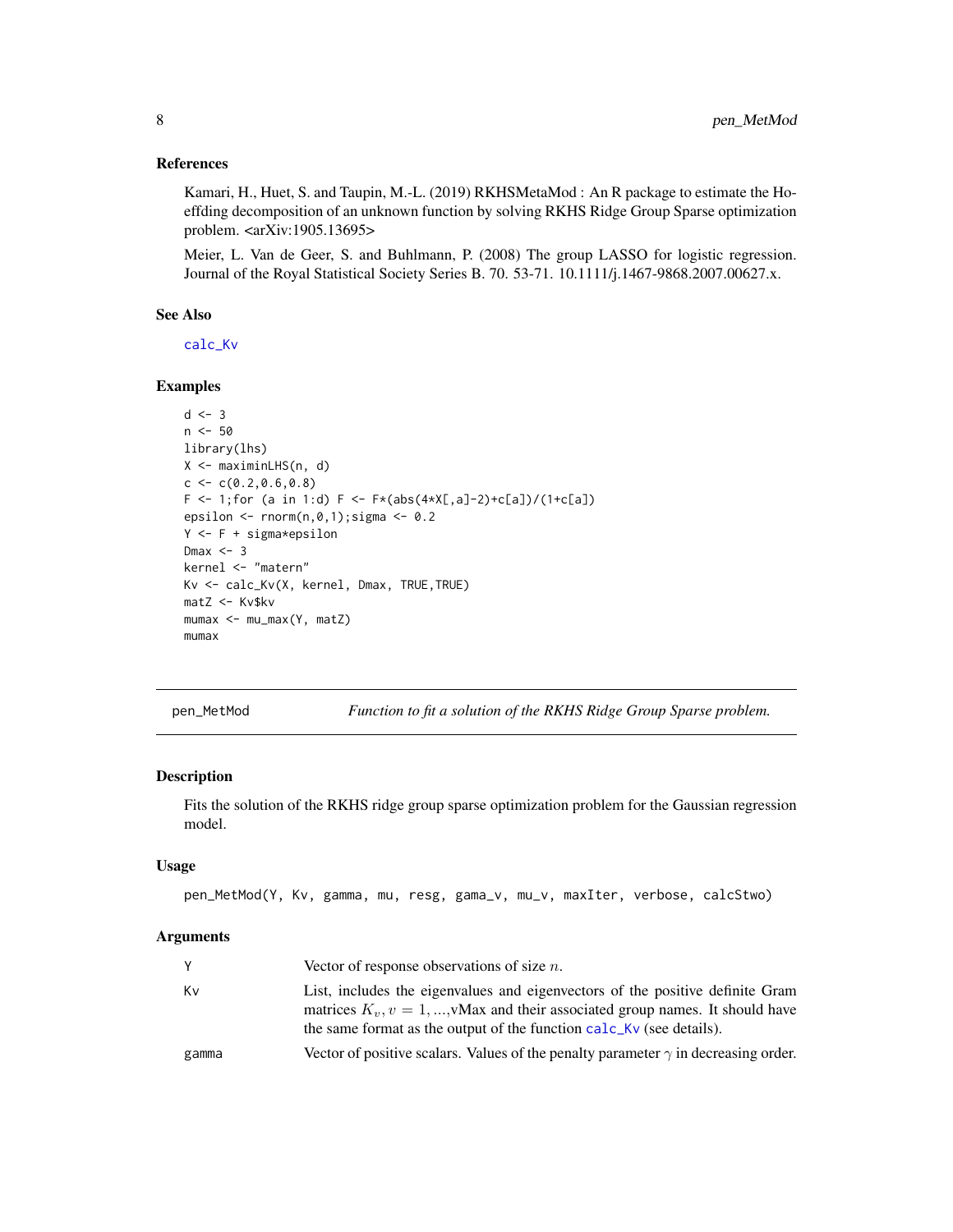<span id="page-8-0"></span>

| mu        | Vector of positive scalars. Values of the penalty parameter $\mu$ in decreasing order.                                                                                                                             |
|-----------|--------------------------------------------------------------------------------------------------------------------------------------------------------------------------------------------------------------------|
| resg      | List of initial parameters, includes the RKHSgrplasso objects for each value of<br>the penalty parameter $\mu$ .                                                                                                   |
| $gamma_v$ | Scalar zero or vector of vMax positive scalars, considered as weights for the<br>Ridge penalty. Set to zero, to consider no weights, i.e. all weights equal to 1.                                                  |
| $mu_v$    | Scalar zero or a vector with vMax scalars, considered as weigths of Sparse<br>Group penalty. Set to zero, to consider no weights, i.e. all weights equal to<br>1.                                                  |
| maxIter   | Integer, shows the maximum number of loops through initial active groups at<br>the first step and maximum number of loops through all groups at the second<br>step. Set as 1000 by default.                        |
| verbose   | Logical, if TRUE, for each pair of penalty parameters $(\mu, \gamma)$ it prints: the num-<br>ber of current iteration, active groups and convergence criterias. Set as FALSE<br>by default.                        |
| calcStwo  | Logical, if TRUE, the program does a second step after convergence: the algo-<br>rithm is done over all groups by taking the estimated parameters at the first step<br>as initial values. Set as FALSE by default. |

## Details

Input Kv should contain the eigenvalues and eigenvectors of positive definite Gram matrices  $K_v$ . It is necessary to set input "correction" in the function [calc\\_Kv](#page-2-1) equal to "TRUE".

## Value

List of l components, with l equals to the number of pairs of the penalty parameters  $(\mu, \gamma)$ . Each component of the list is a list of 3 components "mu", "gamma" and "Meta-Model":

| mu           | Positive scalar, an element of the input vector mu associated with the estimated<br>Meta-Model.                           |
|--------------|---------------------------------------------------------------------------------------------------------------------------|
| gamma        | Positive scalar, an element of the input vector gamma associated with the esti-<br>mated Meta-Model.                      |
| Meta-Model   | Estimated meta model associated with penalty parameters mu and gamma. List<br>of 16 components:                           |
| intercept    | Scalar, estimated value of intercept.                                                                                     |
| teta         | Matrix with vMax rows and $n$ columns. Each row of the matrix is the estimated<br>vector $\theta_v$ for $v = 1, , v$ Max. |
| fit.v        | Matrix with $n$ rows and vMax columns. Each row of the matrix is the estimated<br>value of $f_v = K_v \theta_v$ .         |
| fitted       | Vector of size $n$ , indicates the estimator of $m$ .                                                                     |
| Norm.n       | Vector of size vMax, estimated values for the Ridge penalty norm.                                                         |
| Norm.H       | Vector of size vMax, estimated values for the Group Sparse penalty norm.                                                  |
| supp         | Vector of active groups.                                                                                                  |
| <b>Nsupp</b> | Vector of the names of the active groups.                                                                                 |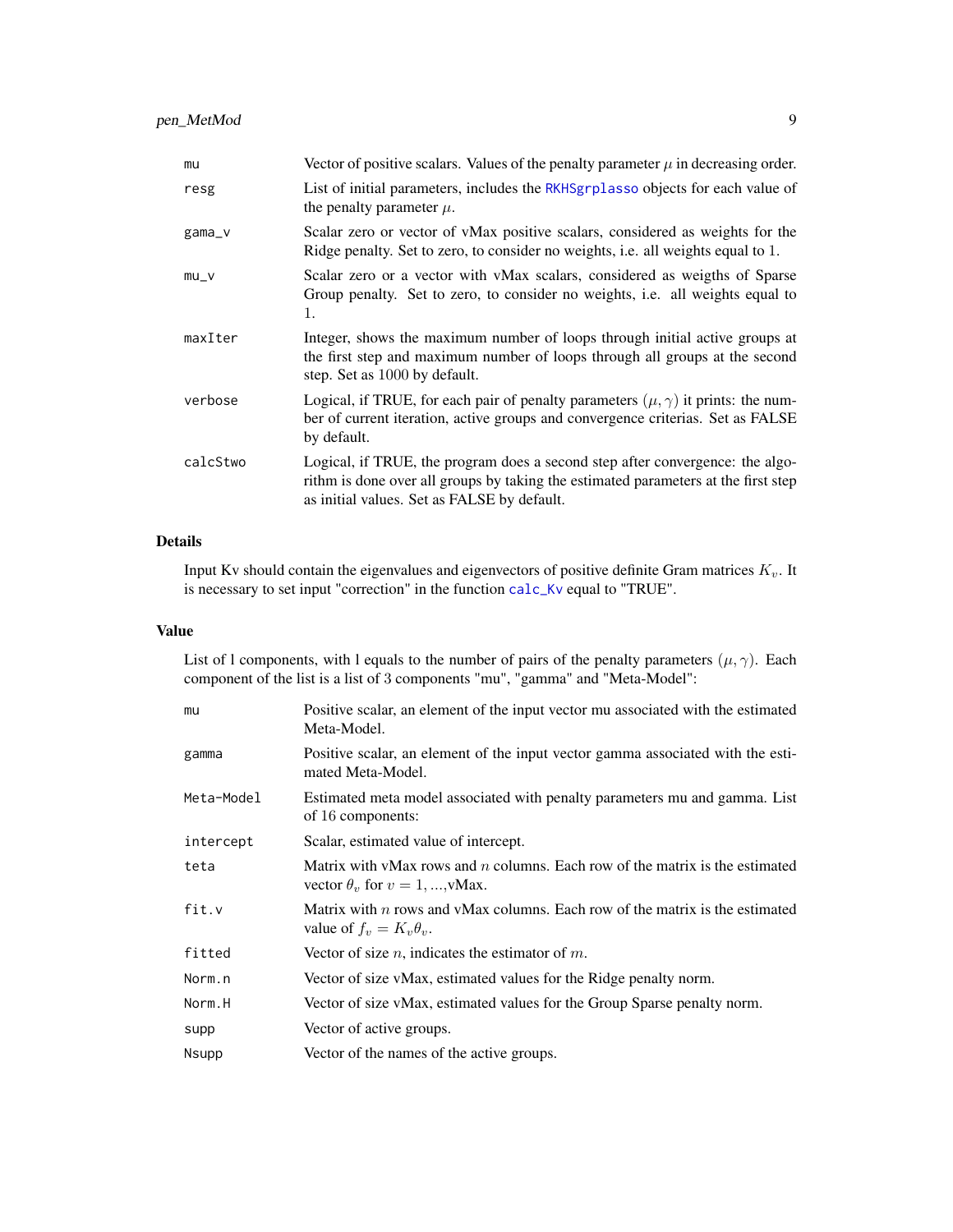<span id="page-9-0"></span>

| <b>SCR</b>  | Scalar equals to $  Y - f_0 - \sum_{v} K_v \theta_v  ^2$ .                                                                                                                                                                                                                                                                   |
|-------------|------------------------------------------------------------------------------------------------------------------------------------------------------------------------------------------------------------------------------------------------------------------------------------------------------------------------------|
| crit        | Scalar indicates the value of the penalized criteria.                                                                                                                                                                                                                                                                        |
| gamma.v     | Vector of size vMax, coefficients of the Ridge penalty norm, $\sqrt{n}\gamma \times \text{gamma}_N$ .                                                                                                                                                                                                                        |
| mu.v        | Vector of size vMax, coefficients of the Group Sparse penalty norm, $n\mu \times m$ u_v.                                                                                                                                                                                                                                     |
| iter        | List of three components if calcStwo=TRUE (two components if calcStwo=FALSE):<br>maxIter, number of iterations until convergence is reached at first step and the<br>number of iterations until convergence is reached at second step (maxIter, and<br>the number of iterations until convergence is reached at first step). |
| convergence | TRUE or FALSE. Indicates whether the algorithm has converged or not.                                                                                                                                                                                                                                                         |
| RelDiffCrit | List of two components if calcStwo=TRUE (one component if calcStwo=FALSE):<br>value of convergence criteria at the last iteration of each step, $\ \frac{\theta_{lastIter}-\theta_{lastIter}-1}{\theta_{testIter}-1}\ ^2$ .                                                                                                  |
| RelDiffPar  | List of two components if calcStwo=TRUE (one component if calcStwo=FALSE):<br>value of convergence criteria at the last iteration, $\frac{crit_{lastIter} - crit_{lastIter}-1}{crit_{testIter}-1}$ of<br>each step.                                                                                                          |

## Note

Note.

## Author(s)

Halaleh Kamari

## References

Huet, S. and Taupin, M. L. (2017) Metamodel construction for sensitivity analysis. ESAIM: Procs 60, 27-69.

Kamari, H., Huet, S. and Taupin, M.-L. (2019) RKHSMetaMod : An R package to estimate the Hoeffding decomposition of an unknown function by solving RKHS Ridge Group Sparse optimization problem. <arXiv:1905.13695>

#### See Also

[calc\\_Kv](#page-2-1), [RKHSgrplasso](#page-12-1)

```
d \le -3n <- 50
library(lhs)
X <- maximinLHS(n, d)
c \leq -c(0.2, 0.6, 0.8)F \leftarrow 1; for (a in 1:d) F \leftarrow F*(abs(4*X[, a]-2)+c[a])/(1+c[a])epsilon \leq rnorm(n, 0, 1); sigma \leq 0.2
Y <- F + sigma*epsilon
Dmax <-3kernel <- "matern"
Kv \le calc_Kv(X, kernel, Dmax, TRUE, TRUE, tol = 1e-08)
```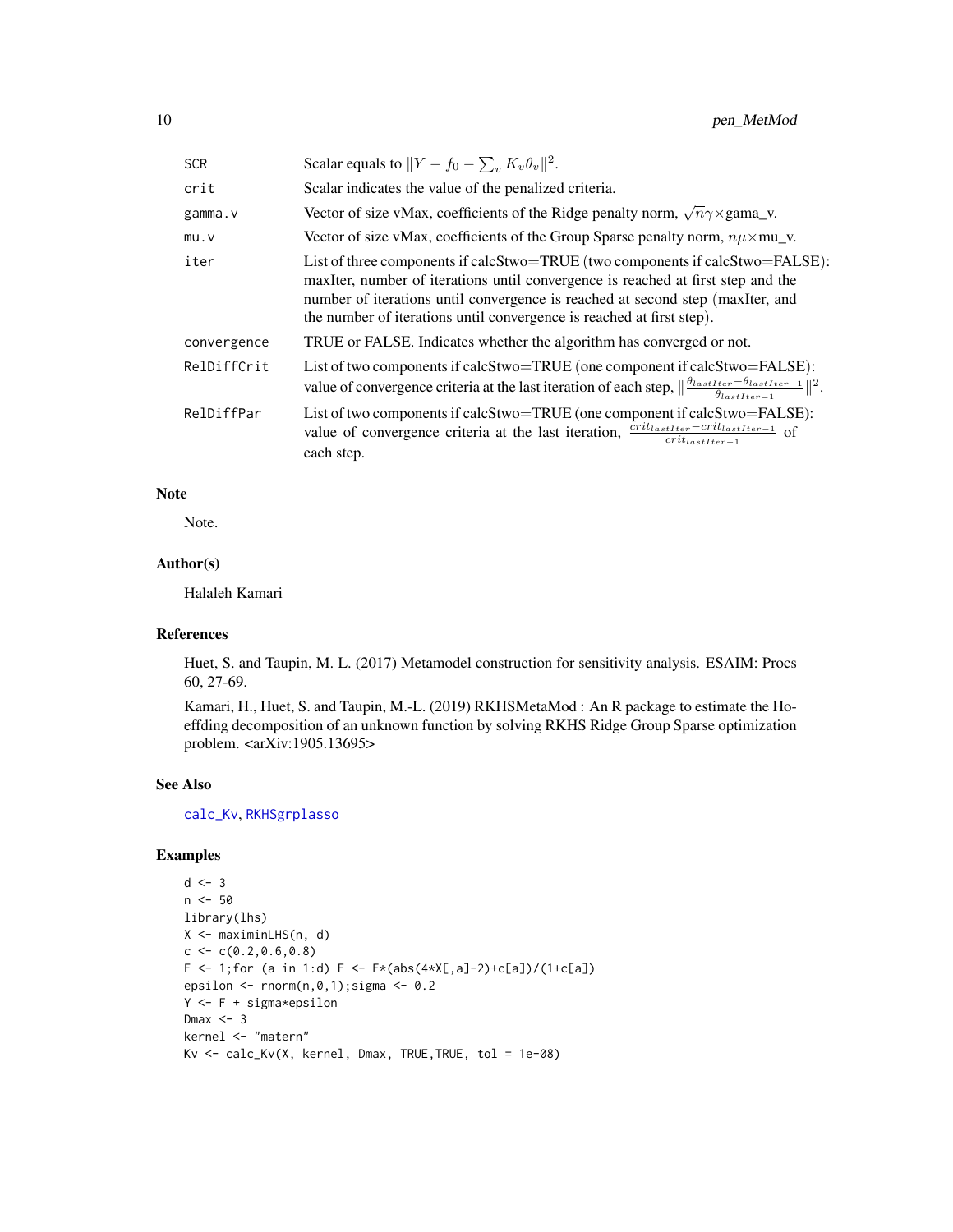#### <span id="page-10-0"></span>PredErr 11

```
vMax <- length(Kv$names.Grp)
matZ <- Kv$kv
mumax <- mu_max(Y, matZ)
mug1 < - mumax/10mug2 < - mumax/100
gr1 <- RKHSgrplasso(Y,Kv, mug1)
gr2 <- RKHSgrplasso(Y,Kv, mug2)
gamma <- c(.5,.01,.001)
#rescaling the penalty parameter
mu <- c(mug1/sqrt(n),mug2/sqrt(n))
resg <- list(gr1,gr2)
res <- pen_MetMod(Y,Kv,gamma,mu,resg,0,0)
1 <- length(res)
for(i in 1:l){print(res[[i]]$mu)}
for(i in 1:l){print(res[[i]]$gamma)}
for(i in 1:l){print(res[[i]]$`Meta-Model`$Nsupp)}
gama_v <- rep(1,vMax)
mu_v < - rep(1, vMax)res.w <- pen_MetMod(Y,Kv,gamma,mu,resg,gama_v,mu_v)
for(i in 1:l){print(res.w[[i]]$`Meta-Model`$Nsupp)}
```
<span id="page-10-1"></span>PredErr *Function to calculate the prediction error.*

#### Description

Computes the prediction error by considering a testing dataset.

## Usage

PredErr(X, XT, YT, mu, gamma, res, kernel, Dmax)

## Arguments

| Χ         | Matrix of observations with $n$ rows and $d$ columns.                                                                                                                                                                                                                                                                   |
|-----------|-------------------------------------------------------------------------------------------------------------------------------------------------------------------------------------------------------------------------------------------------------------------------------------------------------------------------|
| <b>XT</b> | Matrix of observations of the testing dataset with $n^{test}$ rows and d columns.                                                                                                                                                                                                                                       |
| YT        | Vector of response observations of testing dataset of size $n^{test}$ .                                                                                                                                                                                                                                                 |
| mu        | Vector of positive scalars. Values of the Group Sparse penalty parameter in<br>decreasing order. See function RKHSMetMod.                                                                                                                                                                                               |
| gamma     | Vector of positive scalars. Values of the Ridge penalty parameter in decreasing<br>order. See function RKHSMetMod.                                                                                                                                                                                                      |
| res       | List, includes a squence of estimated meta models for the learning dataset, using<br>RKHS Ridge Group Sparse or RKHS Group Lasso algorithm, associated with<br>the penalty parameters mu and gamma. It should have the same format as the<br>output of one of the functions: pen_MetMod, RKHSMetMod or RKHSMetMod_qmax. |
| kernel    | Character, shows the type of the reproducing kernel: matern, brownian, gaus-<br>sian, linear, quad. The same kernel should be chosen as the one used for the<br>learning dataset. See function calc_Kv.                                                                                                                 |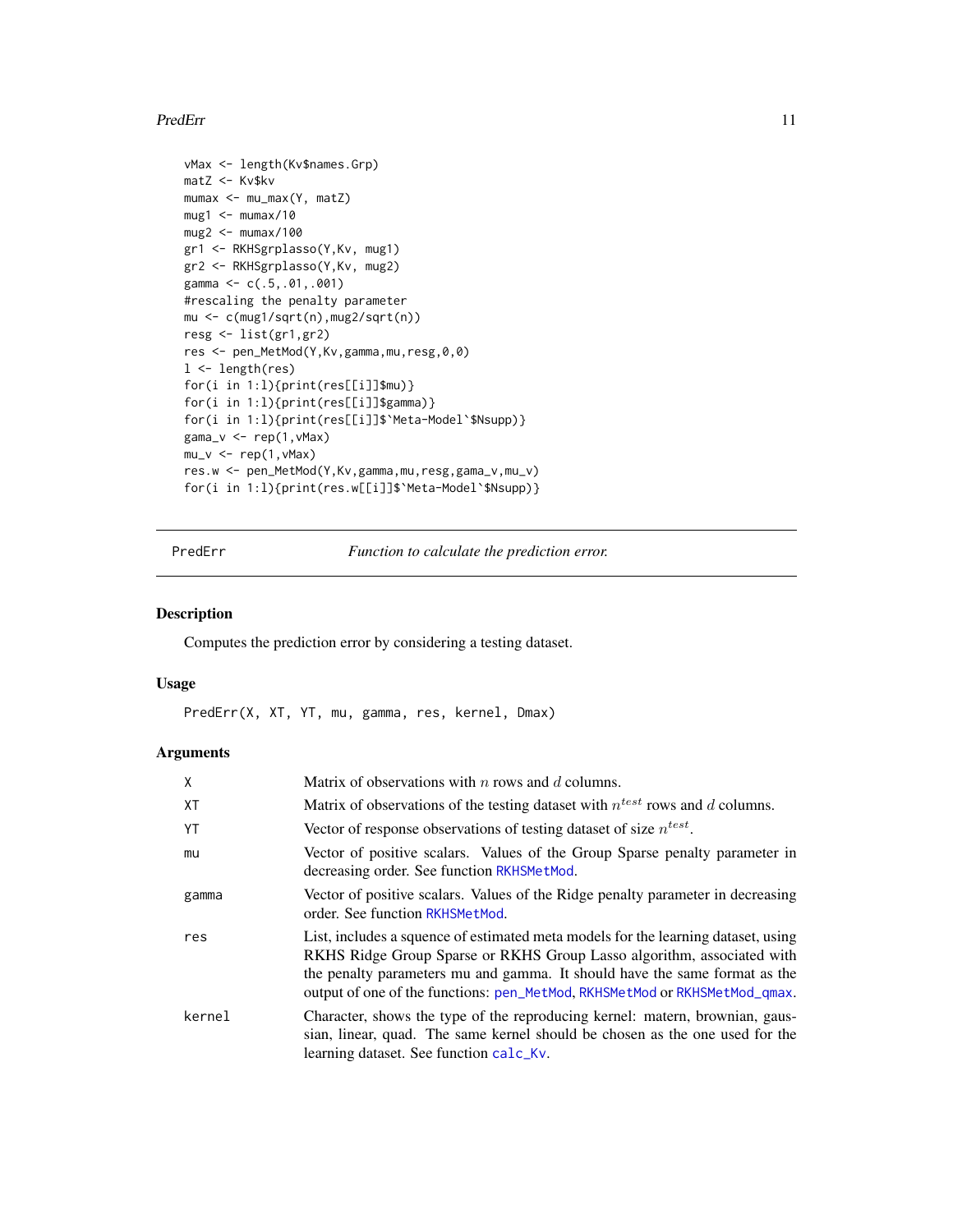#### <span id="page-11-0"></span>12 PredErr

Dmax Integer between 1 and d. The same Dmax should be chosen as the one used for learning dataset. See function [calc\\_Kv](#page-2-1).

#### Details

Details.

## Value

Matrix of the prediction errors is returned. Each element of the matrix is the obtained prediction error associated with one RKHS meta model in "res".

#### **Note**

Note.

## Author(s)

Halaleh Kamari

## References

Kamari, H., Huet, S. and Taupin, M.-L. (2019) RKHSMetaMod : An R package to estimate the Hoeffding decomposition of an unknown function by solving RKHS Ridge Group Sparse optimization problem. <arXiv:1905.13695>

#### See Also

[calc\\_Kv](#page-2-1), [pen\\_MetMod](#page-7-1), [RKHSMetMod](#page-14-1), [RKHSMetMod\\_qmax](#page-16-1)

```
d \leq -3n <- 50
nT <- 50
library(lhs)
X <- maximinLHS(n, d)
XT <- maximinLHS(nT, d)
c \leq c(0.2, 0.6, 0.8)F <- 1; for (a in 1:d) F <- F*(abs(4*X[, a]-2)+c[a])/(1+c[a])FT <- 1; for (a in 1:d) FT <- FT*(abs(4*XT[,a]-2)+c[a])/(1+c[a])sigma <-0.2epsilon \leq rnorm(n,0,1); Y \leq F + \text{sigma*epsilon}epsilonT <- rnorm(nT,0,1);YT <- FT + sigma*epsilonT
Dmax <-3kernel <- "matern"
frc <-c(10,100)gamma <- c(.5,.01,.001)
res <- RKHSMetMod(Y,X,kernel,Dmax,gamma,frc,FALSE)
mu <- vector()
l <- length(gamma)
for(i in 1:length(frc)){mu[i]=res[[(i-1)*l+1]]$mu}
```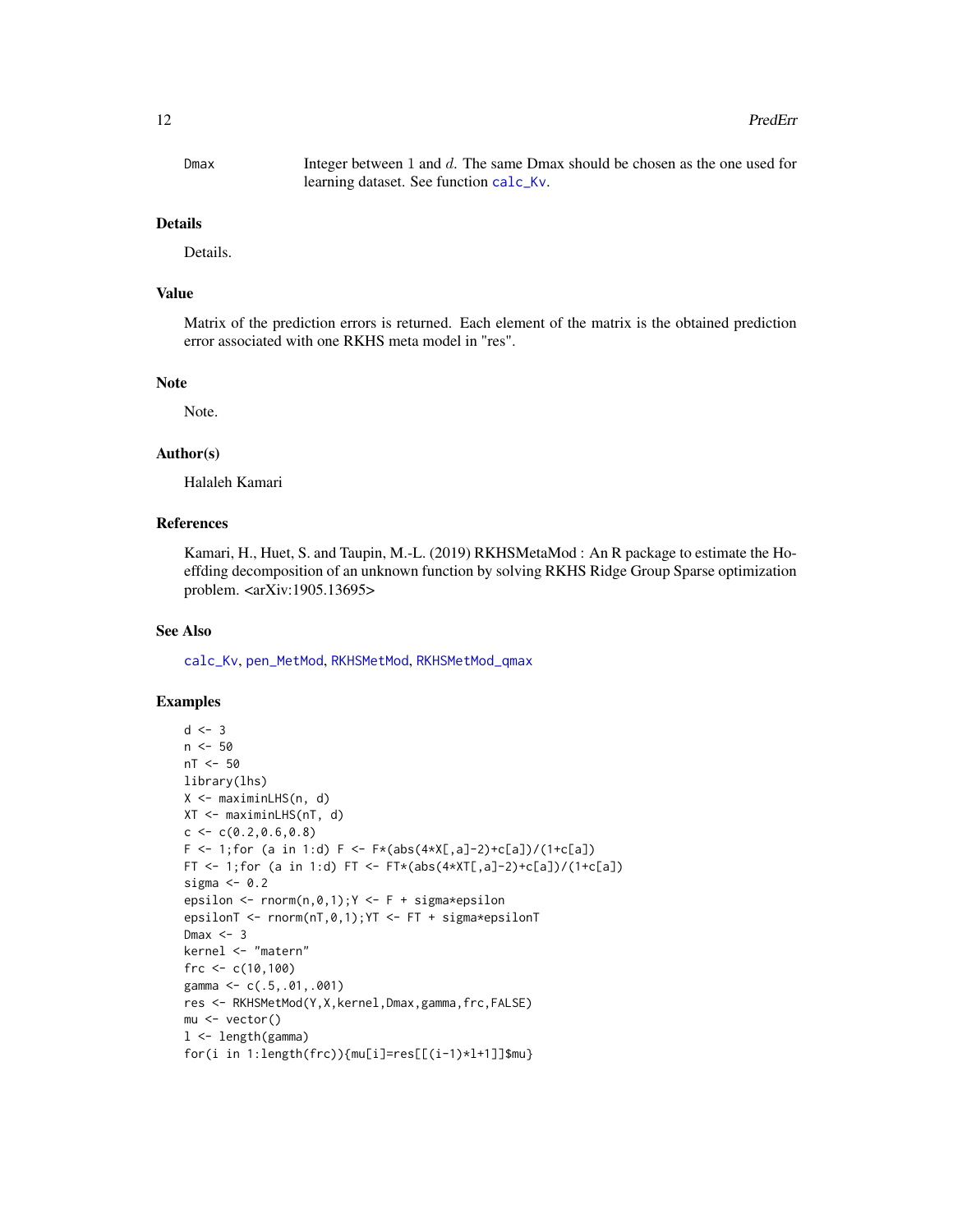## <span id="page-12-0"></span>RKHSgrplasso 13

```
error <- PredErr(X,XT, YT,mu,gamma, res, kernel,Dmax)
error
```

```
RKHSgrplasso Function to fit a solution of an RKHS Group Lasso problem.
```
## Description

Fits the solution of an RKHS group lasso problem for the Gaussian regression model.

## Usage

RKHSgrplasso(Y, Kv, mu, maxIter, verbose)

## Arguments

| Y       | Vector of response observations of size $n$ .                                                                                                                                                                                             |
|---------|-------------------------------------------------------------------------------------------------------------------------------------------------------------------------------------------------------------------------------------------|
| Kv      | List, includes the eigenvalues and eigenvectors of the positive definite Gram<br>matrices $K_v$ , $v = 1,,v$ Max and their associated group names. It should have<br>the same format as the output of the function calc_Kv (see details). |
| mu      | Positive scalar, value of the penalty parameter $\mu_q$ in the RKHS Group Lasso<br>problem.                                                                                                                                               |
| maxIter | Integer, shows the maximum number of loops through all groups. Set as 1000<br>by default.                                                                                                                                                 |
| verbose | Logical, if TRUE, prints: the number of current iteration, active groups and<br>convergence criterias. Set as FALSE by default.                                                                                                           |

## Details

Input Kv should contain the eigenvalues and eigenvectors of positive definite Gram matrices  $K_v$ . It is necessary to set input correction in the function [calc\\_Kv](#page-2-1) equal to "TRUE".

#### Value

Estimated RKHS meta model, list with 13 components:

| intercept | Scalar, estimated value of intercept.                                                                                     |
|-----------|---------------------------------------------------------------------------------------------------------------------------|
| teta      | Matrix with vMax rows and $n$ columns. Each row of the matrix is the estimated<br>vector $\theta_v$ for $v = 1, , v$ Max. |
| fit.v     | Matrix with $n$ rows and vMax columns. Each row of the matrix is the estimated<br>value of $f_v = K_v \theta_v$ .         |
| fitted    | Vector of size n, indicates the estimator of m.                                                                           |
| Norm.H    | Vector of size vMax, estimated values of the penalty norm.                                                                |
| supp      | Vector of active groups.                                                                                                  |
| Nsupp     | Vector of the names of the active groups.                                                                                 |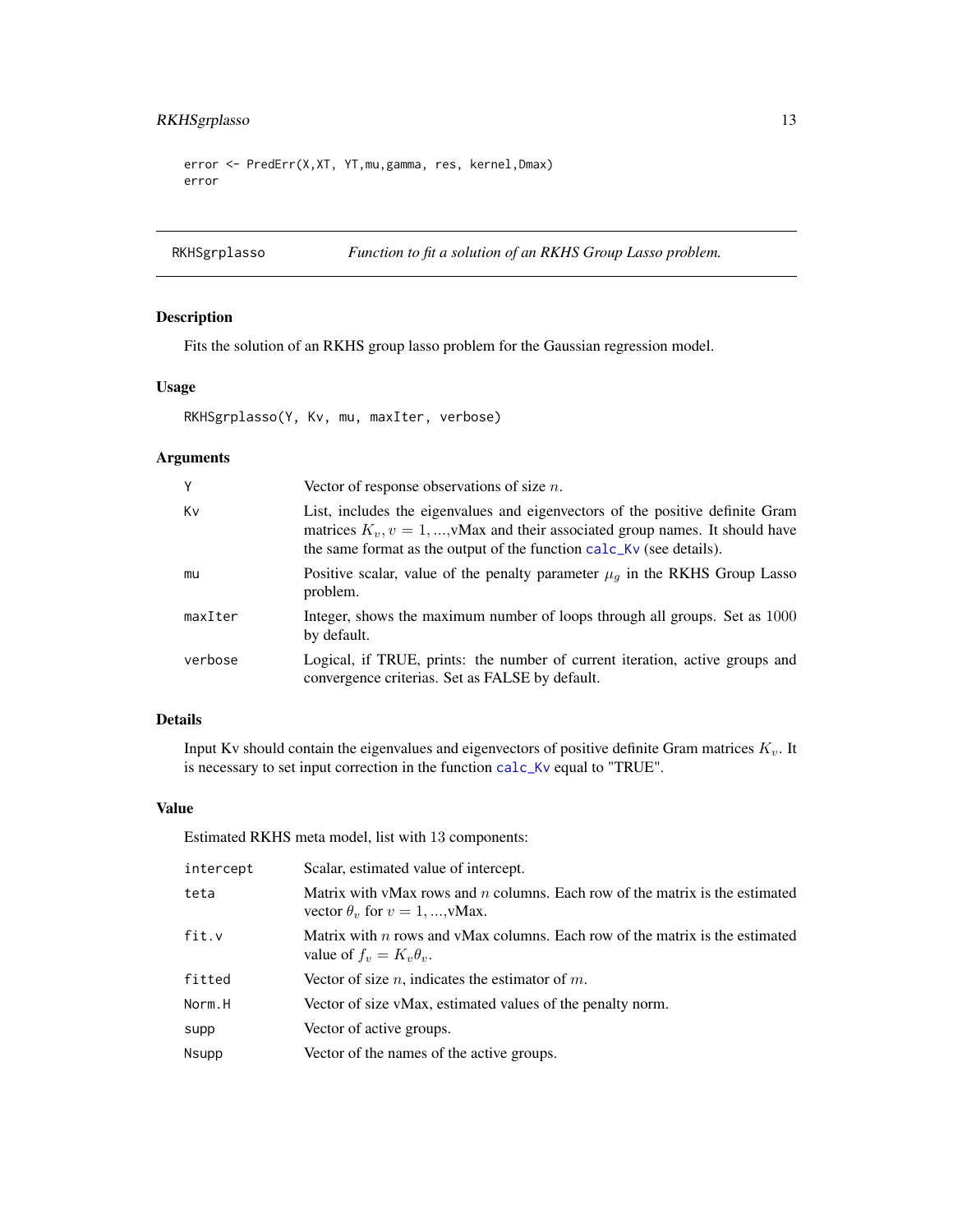| <b>SCR</b>  | Scalar, equals to $  Y - f_0 - \sum_{v} K_v \theta_v  ^2$ .                                                                                           |
|-------------|-------------------------------------------------------------------------------------------------------------------------------------------------------|
| crit        | Scalar, indicates the value of penalized criteria.                                                                                                    |
| MaxIter     | Integer, number of iterations until convergence is reached.                                                                                           |
| convergence | TRUE or FALSE. Indicates whether the algorithm has converged or not.                                                                                  |
| RelDiffCrit | Scalar, value of the first convergence criteria at the last iteration, $\frac{crit_{lastIter} - crit_{lastIter}-1}{crit_{lastIter}-1}$ .              |
| RelDiffPar  | Scalar, value of the second convergence criteria at the last iteration, $\ \frac{\theta_{lastIter} - \theta_{lastIter-1}}{\theta_{lastIter-1}}\ ^2$ . |

#### Note

Note.

## Author(s)

Halaleh Kamari

#### References

Kamari, H., Huet, S. and Taupin, M.-L. (2019) RKHSMetaMod : An R package to estimate the Hoeffding decomposition of an unknown function by solving RKHS Ridge Group Sparse optimization problem. <arXiv:1905.13695>

Meier, L. Van de Geer, S. and Buhlmann, P. (2008) The group LASSO for logistic regression. Journal of the Royal Statistical Society Series B. 70. 53-71. 10.1111/j.1467-9868.2007.00627.x.

## See Also

[calc\\_Kv](#page-2-1)

```
d \leq -3n <- 50
library(lhs)
X <- maximinLHS(n, d)
c \leq c(0.2, 0.6, 0.8)F \leftarrow 1; for (a in 1:d) F \leftarrow F*(abs(4*X[, a]-2)+c[a])/(1+c[a])epsilon \le rnorm(n, 0, 1); sigma \le 0.2
Y <- F + sigma*epsilon
Dmax <-3kernel <- "matern"
Kv <- calc_Kv(X, kernel, Dmax, TRUE, TRUE)
matZ <- Kv$kv
mumax <- mu_max(Y, matZ)
mug < - mumax/10gr <- RKHSgrplasso(Y,Kv, mug , 1000, FALSE)
gr$Nsupp
```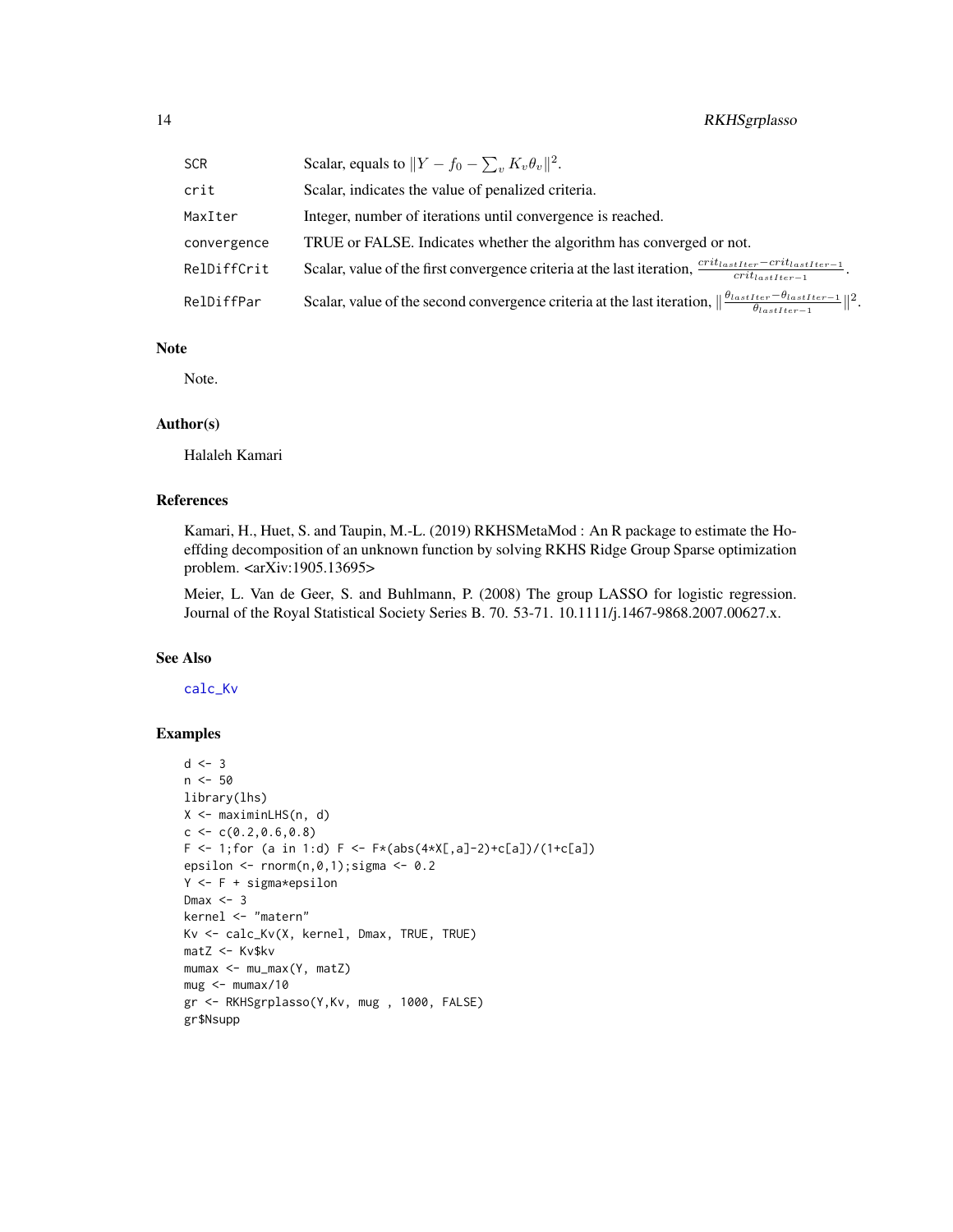<span id="page-14-1"></span><span id="page-14-0"></span>RKHSMetMod *Function to produce a sequence of meta models that are the solutions of the RKHS Ridge Group Sparse or RKHS Group Lasso optimization problems.*

## Description

Calculates the Gram matrices  $K_v$  for a chosen reproducing kernel and fits the solution of an RKHS ridge group sparse or an RKHS group lasso problem for each pair of penalty parameters  $(\mu, \gamma)$ , for the Gaussian regression model.

#### Usage

RKHSMetMod(Y, X, kernel, Dmax, gamma, frc, verbose)

## Arguments

| Υ       | Vector of response observations of size $n$ .                                                                                                                                                                                                                            |
|---------|--------------------------------------------------------------------------------------------------------------------------------------------------------------------------------------------------------------------------------------------------------------------------|
| Χ       | Matrix of observations with $n$ rows and $d$ columns.                                                                                                                                                                                                                    |
| kernel  | Character, indicates the type of the reproducing kernel: matern (matern kernel),<br>brownian (brownian kernel), gaussian (gaussian kernel), linear (linear kernel),<br>quad (quadratic kernel). See the function calc_Kv                                                 |
| Dmax    | Integer, between $1$ and $d$ , indicates the order of interactions considered in the<br>meta model: Dmax= 1 is used to consider only the main effects, Dmax= 2 to<br>include the main effects and the interactions of order $2, \ldots$ . See the function<br>calc_Kv    |
| gamma   | Vector of non negative scalars, values of the penalty parameter $\gamma$ in decreasing<br>order. If $\gamma = 0$ the function solves an RKHS Group Lasso problem and for<br>$\gamma > 0$ it solves an RKHS Ridge Group Sparse problem.                                   |
| frc     | Vector of positive scalars. Each element of the vector sets a value to the penalty<br>parameter $\mu$ , $\mu = \mu_{max}/(\sqrt{n} \times frc)$ . The value $\mu_{max}$ is calculated by the<br>program. See the function mu_max.                                        |
| verbose | Logical, if TRUE, prints: the group $v$ for which the correction of Gram matrix<br>$K_v$ is done, and for each pair of the penalty parameters $(\mu, \gamma)$ : the number<br>of current iteration, active groups and convergence criterias. Set as FALSE by<br>default. |

## Details

Details.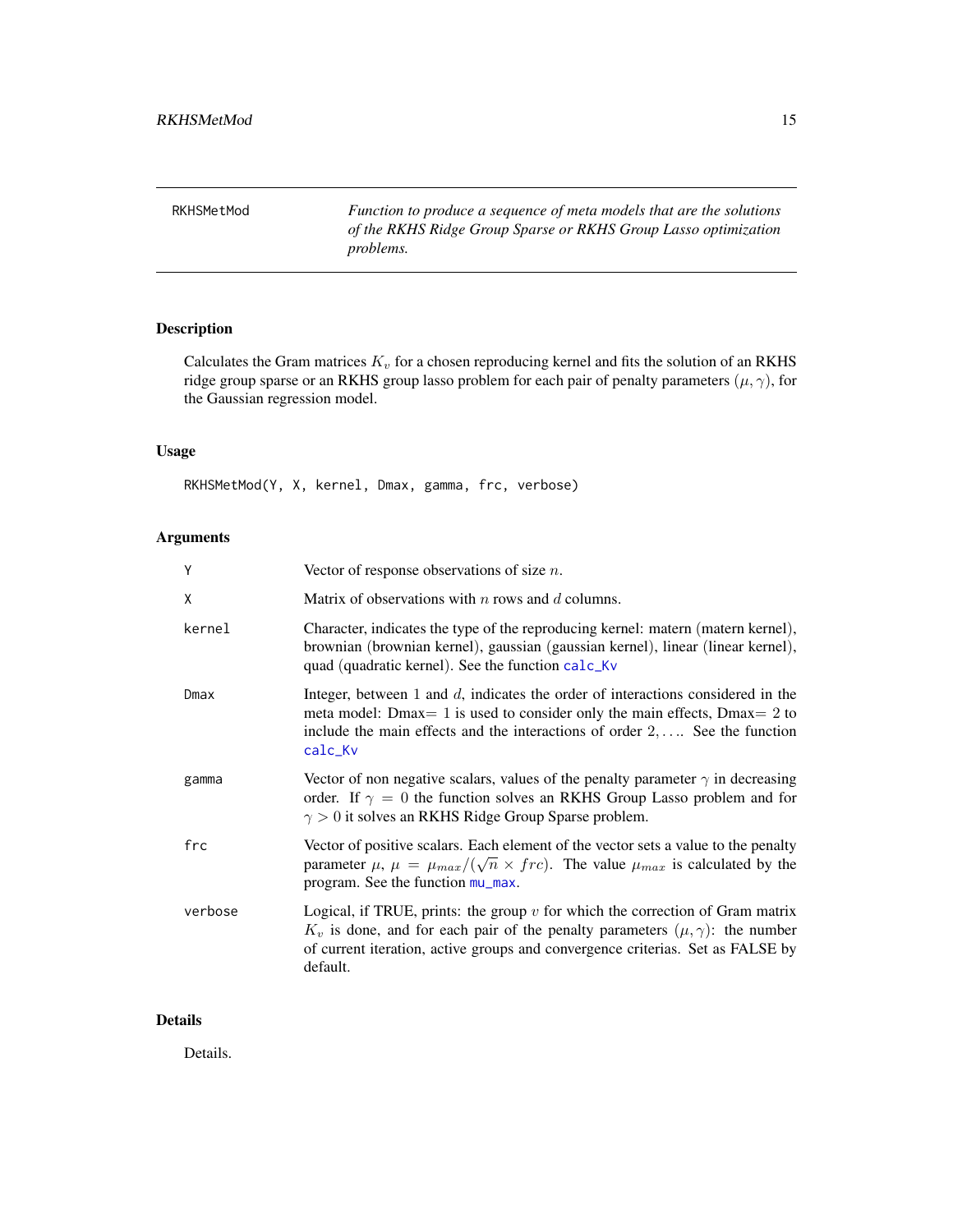<span id="page-15-0"></span>List of l components, with l equals to the number of pairs of the penalty parameters  $(\mu, \gamma)$ . Each component of the list is a list of 3 components "mu", "gamma" and "Meta-Model":

| mu           | Positive scalar, penalty parameter $\mu$ associated with the estimated Meta-Model.                                                                 |
|--------------|----------------------------------------------------------------------------------------------------------------------------------------------------|
| gamma        | Positive scalar, an element of the input vector gamma associated with the esti-<br>mated Meta-Model.                                               |
| Meta-Model   | An RKHS Ridge Group Sparse or RKHS Group Lasso object associated with<br>the penalty parameters mu and gamma:                                      |
| intercept    | Scalar, estimated value of intercept.                                                                                                              |
| teta         | Matrix with vMax rows and $n$ columns. Each row of the matrix is the estimated<br>vector $\theta_v$ for $v = 1, , v$ Max.                          |
| fit.v        | Matrix with $n$ rows and vMax columns. Each row of the matrix is the estimated<br>value of $f_v = K_v \theta_v$ .                                  |
| fitted       | Vector of size $n$ , indicates the estimator of $m$ .                                                                                              |
| Norm.n       | Vector of size vMax, estimated values for the Ridge penalty norm.                                                                                  |
| Norm.H       | Vector of size vMax, estimated values of the Sparse Group penalty norm.                                                                            |
| supp         | Vector of active groups.                                                                                                                           |
| <b>Nsupp</b> | Vector of the names of the active groups.                                                                                                          |
| <b>SCR</b>   | Scalar, equals to $  Y - f_0 - \sum_v K_v \theta_v  ^2$ .                                                                                          |
| crit         | Scalar, indicates the value of the penalized criteria.                                                                                             |
| gamma.v      | Vector of size vMax, coefficients of the Ridge penalty norm, $\sqrt{n}\gamma \times \text{gamma}_N$ .                                              |
| mu.v         | Vector of size vMax, coefficients of the Group Sparse penalty norm, $n\mu \times m$ u_v.                                                           |
| iter         | List of two components: maxIter, and the number of iterations until the conver-<br>gence is achieved.                                              |
| convergence  | TRUE or FALSE. Indicates whether the algorithm has converged or not.                                                                               |
| RelDiffCrit  | Scalar, value of the first convergence criteria at the last iteration, $\ \frac{\theta_{lastIter}-\theta_{lastIter}-1}{\theta_{lastIter}-1}\ ^2$ . |
| RelDiffPar   | Scalar, value of the second convergence criteria at the last iteration, $\frac{crit_{lastIter} - crit_{lastIter}-1}{crit_{lastIter}-1}$ .          |

#### Note

For the case  $\gamma = 0$  the outputs "mu"=  $\mu_g$  and "Meta-Model" is the same as the one returned by the function [RKHSgrplasso](#page-12-1).

#### Author(s)

Halaleh Kamari

#### References

Kamari, H., Huet, S. and Taupin, M.-L. (2019) RKHSMetaMod : An R package to estimate the Hoeffding decomposition of an unknown function by solving RKHS Ridge Group Sparse optimization problem. <arXiv:1905.13695>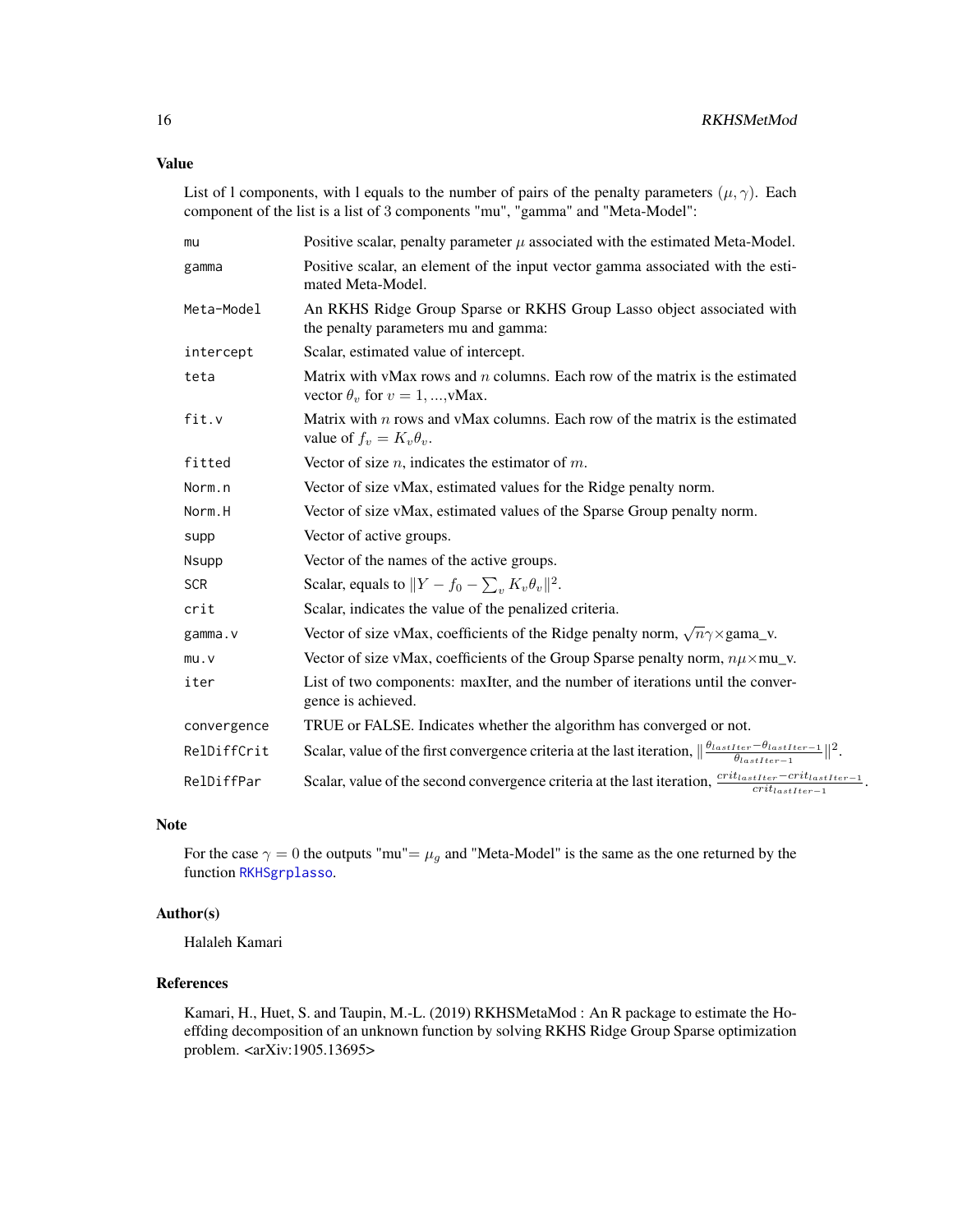#### <span id="page-16-0"></span>See Also

[calc\\_Kv](#page-2-1), [mu\\_max](#page-6-1), [RKHSgrplasso](#page-12-1), [pen\\_MetMod](#page-7-1)

#### Examples

```
d \leq -3n <- 50
library(lhs)
X <- maximinLHS(n, d)
c \leq c(0.2, 0.6, 0.8)F \leftarrow 1; for (a in 1:d) F \leftarrow F*(abs(4*X[, a]-2)+c[a])/(1+c[a])epsilon <- rnorm(n,0,1);sigma <- 0.2
Y <- F + sigma*epsilon
Dmax <-3kernel <- "matern"
frc <-c(10,100)gamma <- c(.5,.01,.001,0)
result <- RKHSMetMod(Y,X,kernel,Dmax,gamma,frc,FALSE)
l <- length(result)
for(i in 1:l){print(result[[i]]$mu)}
for(i in 1:l){print(result[[i]]$gamma)}
for(i in 1:l){print(result[[i]]$`Meta-Model`$Nsupp)}
```
<span id="page-16-1"></span>

| RKHSMetMod_gmax | Function to produce a sequence of meta models, with at most qmax<br>active groups in each meta model. The meta models are the solutions |
|-----------------|-----------------------------------------------------------------------------------------------------------------------------------------|
|                 | of the RKHS Ridge Group Sparse or RKHS Group Lasso optimization<br><i>problems.</i>                                                     |

## Description

Calculates the Gram matrices  $K_v$  for a chosen kernel, determines  $\mu$ , note  $\mu(qmax)$ , for which the number of active groups in the RKHS group lasso solution is equal to qmax, and fits a solution of an RKHS ridge group sparse or an RKHS group lasso problem for each pair of penalty parameters  $(\mu(qmax), \gamma)$ , in the Gaussian regression model.

## Usage

```
RKHSMetMod_qmax(Y, X, kernel, Dmax, gamma, qmax, rat, Num, verbose)
```
#### Arguments

|        | Vector of response observations of size $n$ .                                                                                                                       |
|--------|---------------------------------------------------------------------------------------------------------------------------------------------------------------------|
| X.     | Matrix of observations with $n$ rows and $d$ columns.                                                                                                               |
| kernel | Character, indicates the type of the reproducing kernel: matern (matern kernel),<br>brownian (brownian kernel), gaussian (gaussian kernel), linear (linear kernel), |
|        | quad (quadratic kernel). See the function calc_Kv.                                                                                                                  |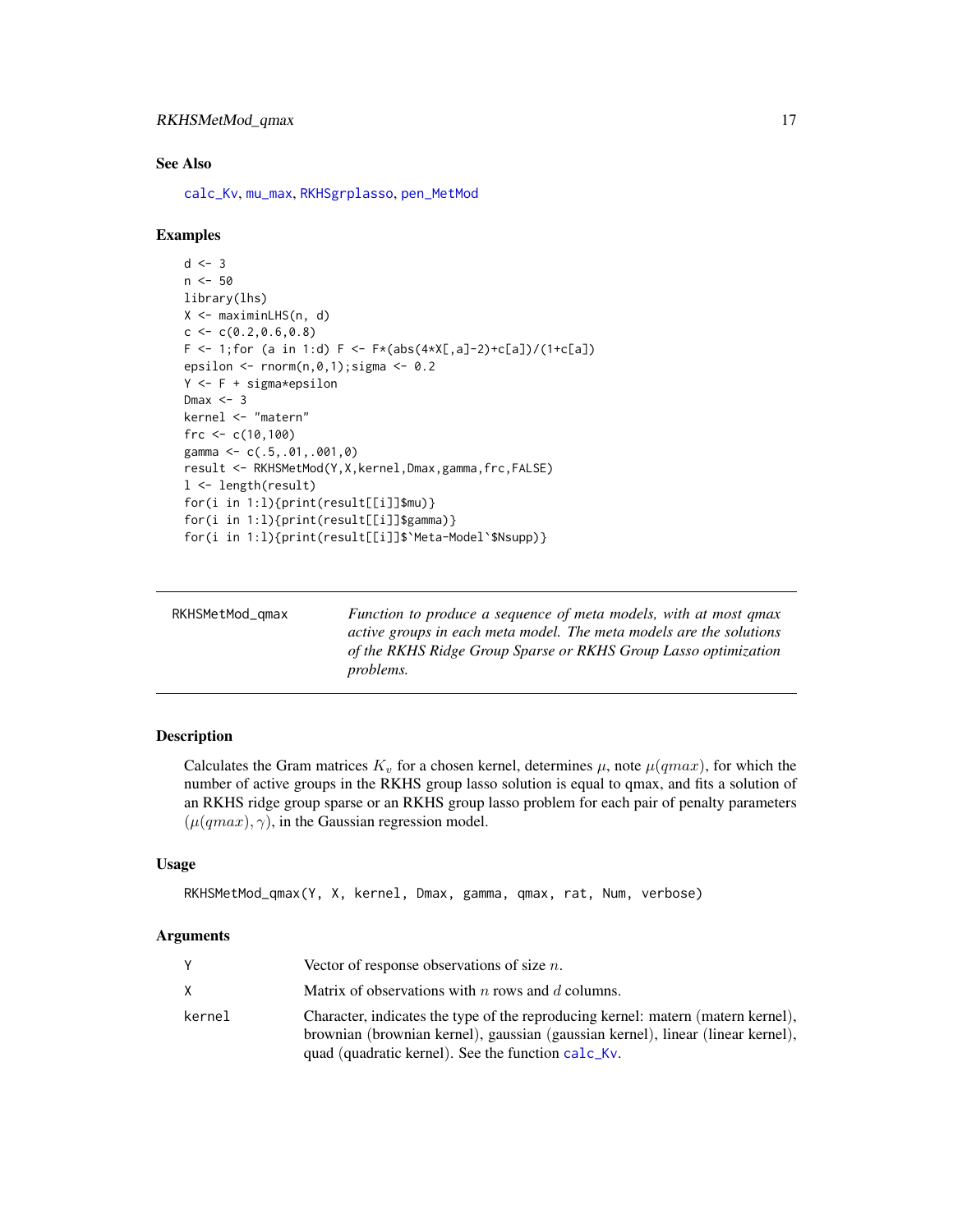| Dmax    | Integer, between $1$ and $d$ , indicates the order of interactions considered in the<br>meta model: Dmax= 1 is used to consider only the main effects, Dmax= 2 to<br>include the main effects and the interactions of order $2, \ldots$ . See the function<br>calc_Kv.                                                                                                                                                                                                                |
|---------|---------------------------------------------------------------------------------------------------------------------------------------------------------------------------------------------------------------------------------------------------------------------------------------------------------------------------------------------------------------------------------------------------------------------------------------------------------------------------------------|
| gamma   | Vector of non negative scalars, values of the penalty parameter $\gamma$ in decreasing<br>order. If $\gamma = 0$ the function solves an RKHS Group Lasso problem and for<br>$\gamma > 0$ it solves an RKHS Ridge Group Sparse problem.                                                                                                                                                                                                                                                |
| qmax    | Integer, shows the maximum number of active groups in the obtained solution.                                                                                                                                                                                                                                                                                                                                                                                                          |
| rat     | Positive scalar, to restrict the minimum value of $\mu$ considered in the algorithm,<br>$\mu_{min} = \mu_{max}/(\sqrt{n} \times rat)$ . The value $\mu_{max}$ is calculated inside the program,<br>see function mu_max.                                                                                                                                                                                                                                                               |
| Num     | Integer, it is used to restrict the number of different values of the penalty pa-<br>rameter $\mu$ to be evaluated in the RKHS Group Lasso algorithm until it achieves<br>$\mu(qmax)$ : for Num = 1 the program is done for 3 different values of $\mu$ , $\mu_1$ =<br>$(\mu_{min} + \mu_{max})/2$ , $\mu_2 = (\mu_{min} + \mu_1)/2$ or $\mu_2 = (\mu_1 + \mu_{max})/2$ depending on<br>the number of active groups in the meta model associated with $\mu_1$ , $\mu_3 = \mu_{min}$ . |
| verbose | Logical, if TRUE, prints: the group $v$ for which the correction of Gram matrix<br>$K_v$ is done, and for each pair of $(\mu, \gamma)$ : the number of current iteration, active<br>groups and convergence criterias. Set as FALSE by default.                                                                                                                                                                                                                                        |
|         |                                                                                                                                                                                                                                                                                                                                                                                                                                                                                       |

## Details

Details.

## Value

List of three components "mus", "qs", and "MetaModel":

| mus        | Vector, values of the evaluated penalty parameters $\mu$ in the RKHS Group Lasso<br>algorithm until it achieves $\mu(qmax)$ .          |
|------------|----------------------------------------------------------------------------------------------------------------------------------------|
| qs         | Vector, number of active groups associated with each element in mus.                                                                   |
| MetaModel  | List with the same length as the vector gamma. Each component of the list is a<br>list of 3 components "mu", "gamma" and "Meta-Model": |
| mu         | Scalar, the value $\mu(qmax)$ .                                                                                                        |
| gamma      | Positive scalar, element of the input vector gamma associated with the estimated<br>Meta-Model.                                        |
| Meta-Model | An RKHS Ridge Group Sparse or RKHS Group Lasso object associated with<br>the penalty parameters mu and gamma:                          |
| intercept  | Scalar, estimated value of intercept.                                                                                                  |
| teta       | Matrix with vMax rows and $n$ columns. Each row of the matrix is the estimated<br>vector $\theta_v$ for $v = 1, , v$ Max.              |
| fit.v      | Matrix with $n$ rows and vMax columns. Each row of the matrix is the estimated<br>value of $f_v = K_v \theta_v$ .                      |
| fitted     | Vector of size $n$ , indicates the estimator of $m$ .                                                                                  |
| Norm.n     | Vector of size vMax, estimated values for the Ridge penalty norm.                                                                      |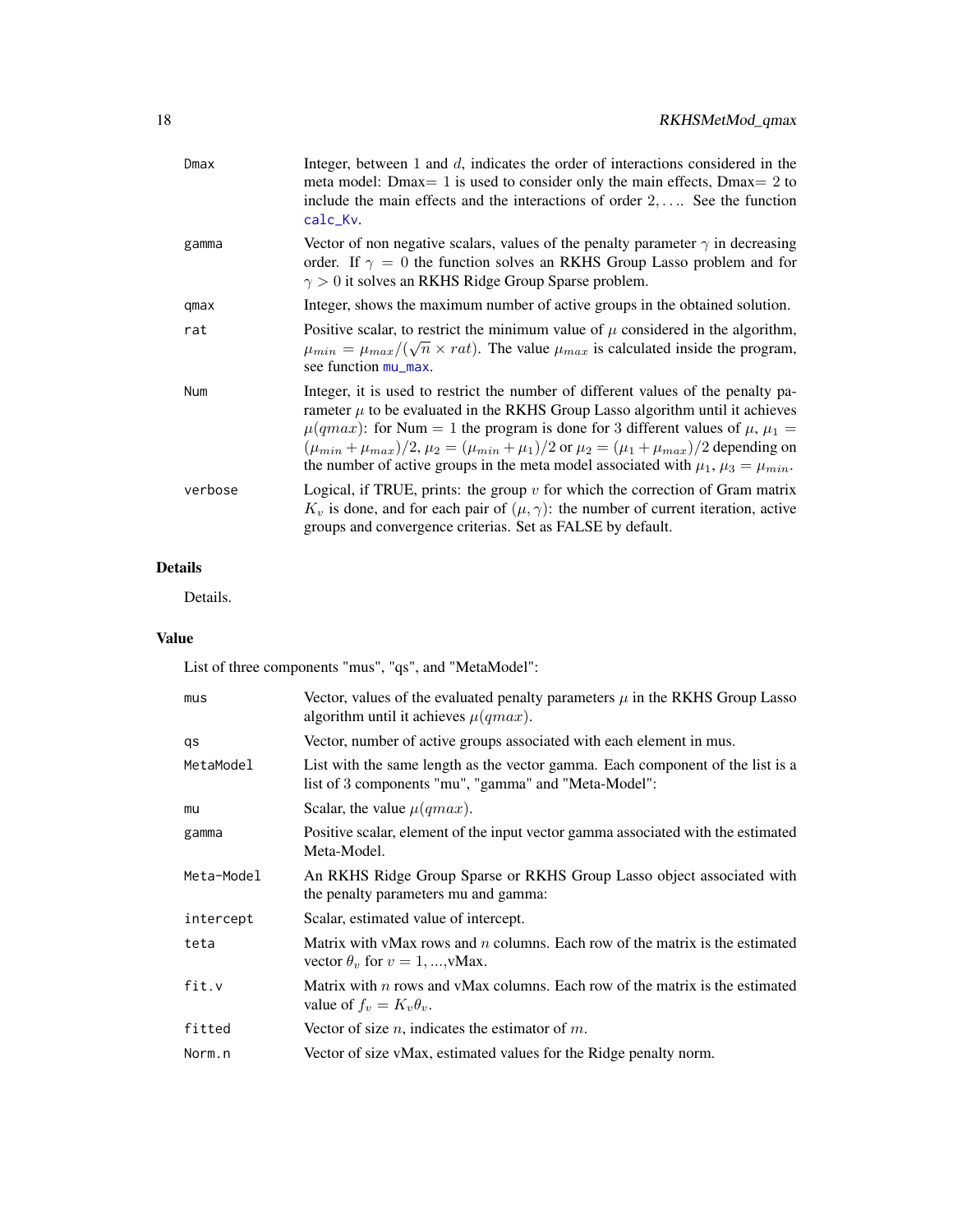## <span id="page-18-0"></span>RKHSMetMod\_qmax 19

| Norm.H      | Vector of size vMax, estimated values of the Sparse Group penalty norm.                                                                              |
|-------------|------------------------------------------------------------------------------------------------------------------------------------------------------|
| supp        | Vector of active groups.                                                                                                                             |
| Nsupp       | Vector of the names of the active groups.                                                                                                            |
| <b>SCR</b>  | Scalar, equals to $  Y - f_0 - \sum_{v} K_v \theta_v  ^2$ .                                                                                          |
| crit        | Scalar, indicates the value of penalized criteria.                                                                                                   |
| gamma.v     | Vector, coefficients of the Ridge penalty norm, $\sqrt{n}\gamma \times \text{gamma}_N$ .                                                             |
| mu.v        | Vector, coefficients of the Group Sparse penalty norm, $n\mu \times m$ u_v.                                                                          |
| iter        | List of two components: maxIter, and the number of iterations until the conver-<br>gence is achieved.                                                |
| convergence | TRUE or FALSE. Indicates whether the algorithm has converged or not.                                                                                 |
| RelDiffCrit | Scalar, value of the first convergence criteria at the last iteration, $\ \frac{\theta_{lastIter} - \theta_{lastIter} - 1}{\theta_{testIter}}\ ^2$ . |
| RelDiffPar  | Scalar, value of the second convergence criteria at the last iteration, $\frac{crit_{lastIter} - crit_{lastIter} - 1}{crit_{lastIter} - 1}$ .        |

#### Note

For the case  $\gamma = 0$  the outputs "mu"=  $\mu_g$  and "Meta-Model" is the same as the one returned by the function [RKHSgrplasso](#page-12-1).

## Author(s)

Halaleh Kamari

## References

Kamari, H., Huet, S. and Taupin, M.-L. (2019) RKHSMetaMod : An R package to estimate the Hoeffding decomposition of an unknown function by solving RKHS Ridge Group Sparse optimization problem. <arXiv:1905.13695>

## See Also

[calc\\_Kv](#page-2-1), [mu\\_max](#page-6-1), [RKHSgrplasso](#page-12-1), [pen\\_MetMod](#page-7-1), [grplasso\\_q](#page-4-1)

```
d \le -3n <- 50
library(lhs)
X <- maximinLHS(n, d)
c \leq -c(0.2, 0.6, 0.8)F \leftarrow 1; for (a in 1:d) F \leftarrow F*(abs(4*X[, a]-2)+c[a])/(1+c[a])epsilon \leq rnorm(n, 0, 1); sigma \leq 0.2
Y <- F + sigma*epsilon
Dmax <-3kernel <- "matern"
gamma <- c(.5,.01,.001,0)
Num <-10rat <- 100
```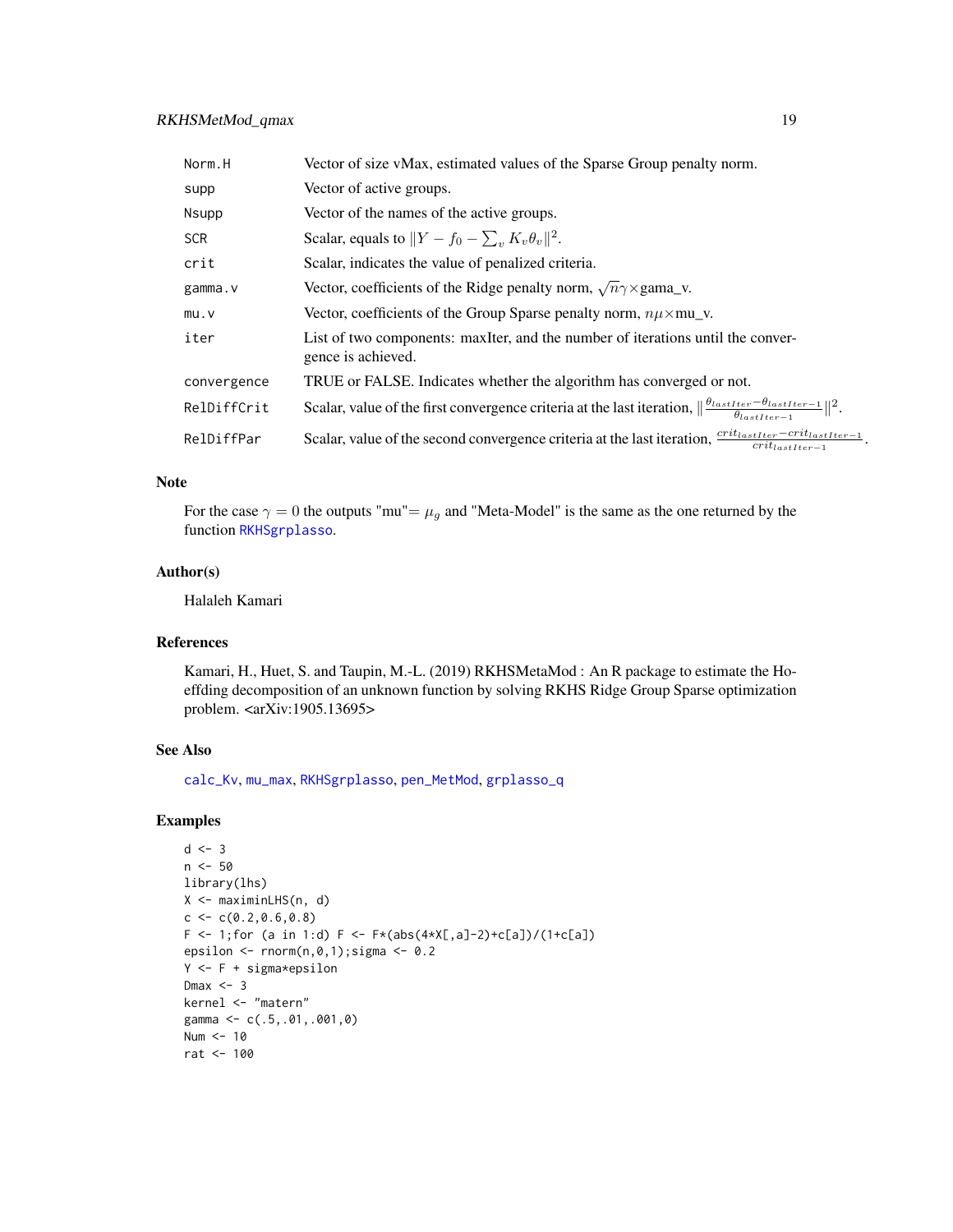20 SI\_emp

```
qmax <-4result <- RKHSMetMod_qmax(Y, X, kernel, Dmax, gamma, qmax, rat, Num,FALSE)
names(result)
result$mus
result$qs
l <- length(gamma)
for(i in 1:l){print(result$MetaModel[[i]]$mu)}
for(i in 1:l){print(result$MetaModel[[i]]$gamma)}
for(i in 1:l){print(result$MetaModel[[i]]$`Meta-Model`$Nsupp)}
```
SI\_emp *Function to calculate the empirical sensitivity indices for an input or a group of inputs.*

#### Description

Calculates the empirical sensitivity indices.

## Usage

SI\_emp(res,ErrPred)

## Arguments

| res     | List, includes a sequence of estimated meta models, the solutions of the RKHS<br>Ridge Group Sparse or RKHS Group Lasso problems. It should has the same<br>format as the output of one of the functions: pen_MetMod, RKHSMetMod or<br>RKHSMetMod_gmax. |
|---------|---------------------------------------------------------------------------------------------------------------------------------------------------------------------------------------------------------------------------------------------------------|
| ErrPred | Matrix or NULL. If matrix, each element of the matrix is the obtained prediction<br>error associated with one RKHS meta model in "res". It should have the same<br>format as the output of the function PredErr. Set as "NULL" by default.              |

## Details

Details.

## Value

If input ErrPred≠"NULL", Vector of the empirical sensitivity incdices for the meta model with the minimum Prediction error is returned. If ErrPred="NULL", a list of the vectors is returned. Each vector is the obtained sensitivity indices associated with one meta model in "res".

## Note

Note.

## Author(s)

Halaleh Kamari

<span id="page-19-0"></span>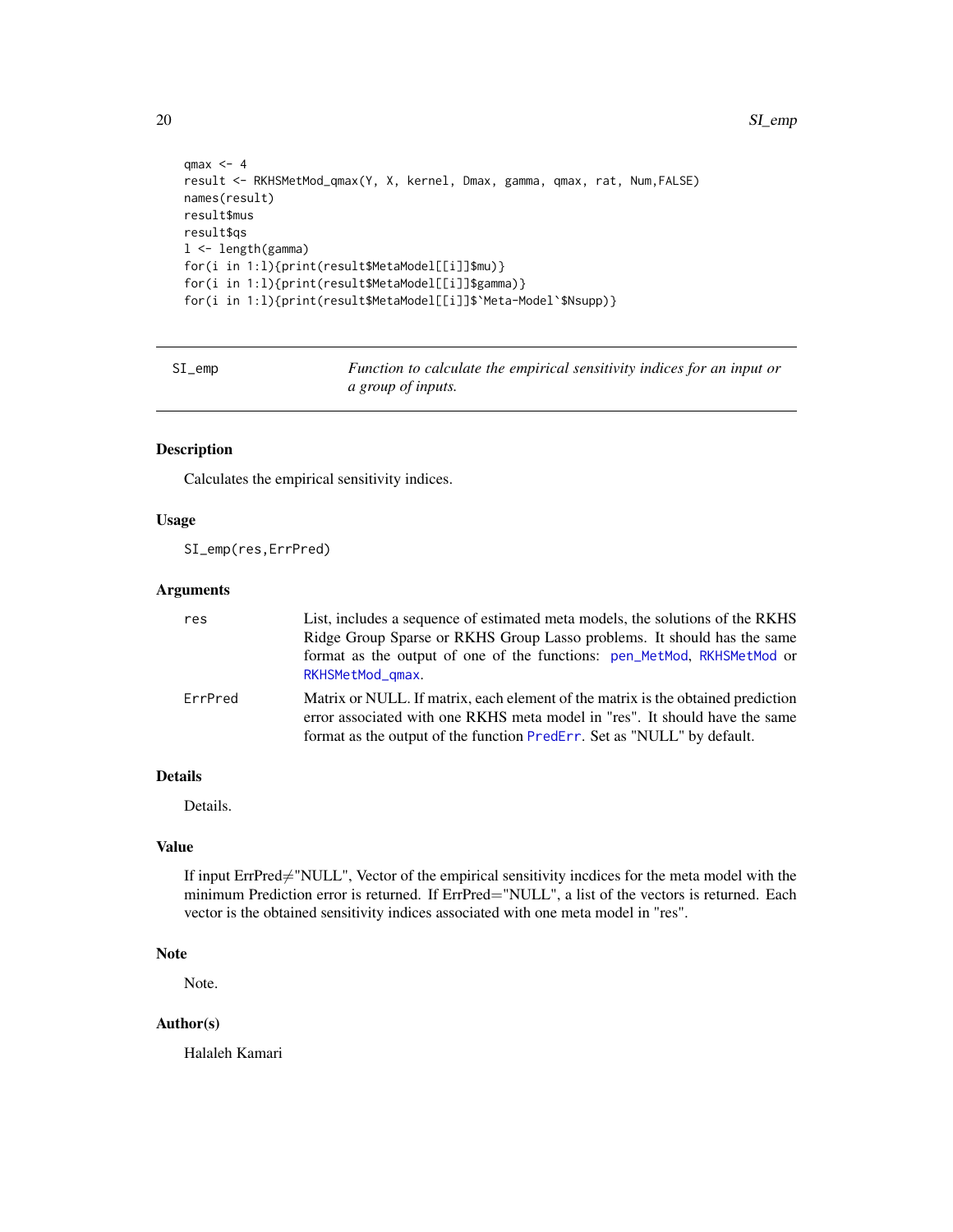#### <span id="page-20-0"></span> $SI_{\text{amp}}$  21

## References

Kamari, H., Huet, S. and Taupin, M.-L. (2019) RKHSMetaMod : An R package to estimate the Hoeffding decomposition of an unknown function by solving RKHS Ridge Group Sparse optimization problem. <arXiv:1905.13695>

#### See Also

[PredErr](#page-10-1), [pen\\_MetMod](#page-7-1), [RKHSMetMod](#page-14-1), [RKHSMetMod\\_qmax](#page-16-1)

```
d \leq -3n < -50; nT < -50library(lhs)
X \le - maximinLHS(n, d); XT \le - maximinLHS(nT, d)
c \leq c(0.2, 0.6, 0.8)F <- 1; for (a in 1:d) F <- F*(abs(4*X[, a]-2)+c[a])/(1+c[a])FT <- 1; for (a in 1:d) FT <- FT*(abs(4*XT[, a]-2)+c[a])/(1+c[a])sigma <-0.2epsilon \leq rnorm(n,0,1); Y \leq F + \text{sigma*epsilon}epsilonT <- rnorm(nT,0,1);YT <- FT + sigma*epsilonT
Dmax <-3kernel <- "matern"
frc <-c(10)gamma=c(.5,.01,.001)
res <- RKHSMetMod(Y,X,kernel,Dmax,gamma,frc,FALSE)
mu <- vector()
l <- length(gamma)
for(i in 1:length(frc)){mu[i]=res[[(i-1)*l+1]]$mu}
error <- PredErr(X,XT, YT,mu,gamma, res, kernel,Dmax)
SI.minErr <- SI_emp(res, error)
SI.minErr
SI <- SI_emp(res, NULL)
SI
```